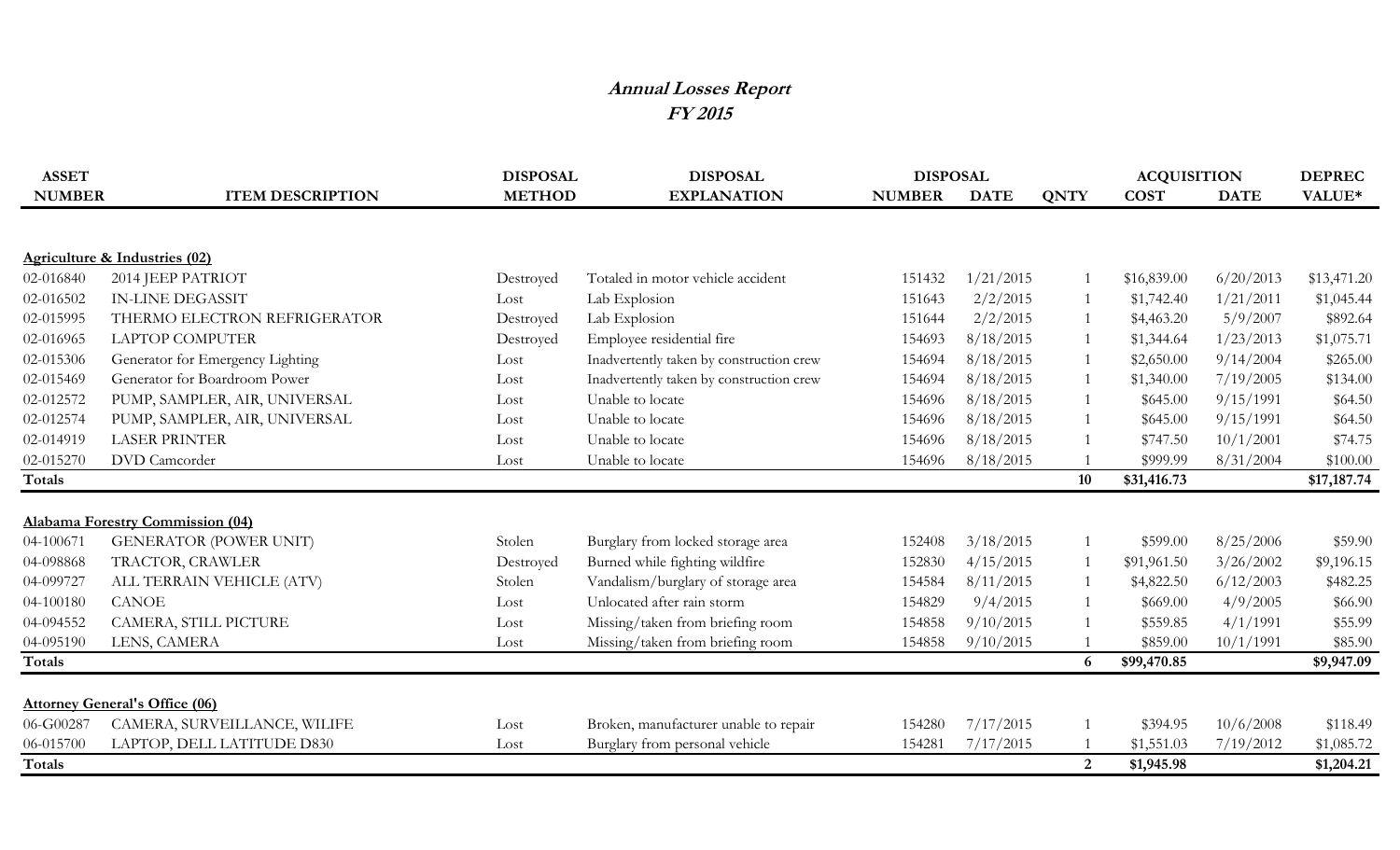| <b>ASSET</b>  |                                                           | <b>DISPOSAL</b> | <b>DISPOSAL</b>                     | <b>DISPOSAL</b> |                   |                | <b>ACQUISITION</b> |             | <b>DEPREC</b> |
|---------------|-----------------------------------------------------------|-----------------|-------------------------------------|-----------------|-------------------|----------------|--------------------|-------------|---------------|
| <b>NUMBER</b> | <b>ITEM DESCRIPTION</b>                                   | <b>METHOD</b>   | <b>EXPLANATION</b>                  | <b>NUMBER</b>   | <b>DATE</b>       | <b>QNTY</b>    | <b>COST</b>        | <b>DATE</b> | VALUE*        |
|               | <b>House of Representatives (09)</b>                      |                 |                                     |                 |                   |                |                    |             |               |
| 09-002805     | <b>LAP TOP</b>                                            | Stolen          | Forced entry vehicle burglary       | 152832          | 4/20/2015         |                | \$1,551.00         | 6/9/2008    | \$465.30      |
| <b>Totals</b> |                                                           |                 |                                     |                 |                   | $\mathbf{1}$   | \$1,551.00         |             | \$465.30      |
|               |                                                           |                 |                                     |                 |                   |                |                    |             |               |
|               | <b>Banking Department (10)</b>                            |                 |                                     |                 |                   |                |                    |             |               |
| 10-002012     | laptop                                                    | Lost            | Unable to locate                    | 153285          | 5/22/2015         | 1              | \$933.00           | 7/30/2010   | \$466.50      |
| Totals        |                                                           |                 |                                     |                 |                   | $\mathbf{1}$   | \$933.00           |             | \$466.50      |
|               | Department of Conservation (11)                           |                 |                                     |                 |                   |                |                    |             |               |
| 11-020034     | <b>FEEDER FISH</b>                                        | Destroyed       | Vandalism - thrown in lake          |                 | 150313 11/14/2014 | $\mathbf{1}$   | \$520.00           | 5/15/1986   | \$52.00       |
| 11-021262     | TRACTOR W/CANOPY (F46)                                    | Stolen          | Stolen/pawned by ex-employee        | 150824          | 12/2/2014         | 1              | \$18,632.00        | 10/15/1993  | \$1,863.20    |
| 11-026927     | AERATOR LITTLE JOHN 3/4 HP PADDLEWHEEL                    | Stolen          | Stolen/pawned by ex-employee        | 150824          | 12/2/2014         | 1              | \$1,510.00         | 2/26/2008   | \$453.00      |
| 11-026926     | AERATOR LITTLE JOHN 3/4 HP PADDLEWHEEL                    | Stolen          | Stolen/pawned by ex-employee        | 150824          | 12/2/2014         | 1              | \$1,510.00         | 2/26/2008   | \$453.00      |
| 11-024321     | SCALES DIAL INDUSTRIAL UTILITY                            | Stolen          | Theft from check point station      | 150901          | 12/2/2014         | 1              | \$537.50           | 12/23/1998  | \$53.75       |
| 11-093663     | <b>GAME CAMERA RECONYX PC800</b>                          | Stolen          | Surveillance site theft             | 151924          | 2/27/2015         | 1              | \$589.98           | 1/31/2013   | \$471.98      |
| 11-093683     | <b>GAME CAMERA RECONYX PC800</b>                          | Stolen          | Stolen from remote bait site        | 153193          | 6/3/2015          | $\overline{1}$ | \$589.98           | 10/18/2012  | \$412.99      |
| Totals        |                                                           |                 |                                     |                 |                   | $\overline{7}$ | \$23,889.46        |             | \$3,759.92    |
|               |                                                           |                 |                                     |                 |                   |                |                    |             |               |
|               | Department of Conservation-Parks (54)                     |                 |                                     |                 |                   |                |                    |             |               |
| 54-021489     | SHOTGUN REMINGTON 12 GAUGE                                | Stolen          | Burglary from locked vehicle        | 153192          | 6/2/2015          | 1              | \$255.00           | 6/15/1991   | \$25.50       |
| 54-081791     | RIFLE ROCK RIVER AR1256 HOLOGRAPHIC SIGHT A0147428 Stolen |                 | Burglary from locked vehicle        | 153192          | 6/2/2015          | 1              | \$1,527.80         | 11/18/2009  | \$611.12      |
| 54-094138     | BALLISTIC VEST POINT BLANK AIIF-2                         | Stolen          | Burglary from locked vehicle        | 153192          | 6/2/2015          | 1              | \$592.52           | 1/27/2014   | \$533.27      |
| Totals        |                                                           |                 |                                     |                 |                   | 3 <sup>1</sup> | \$2,375.32         |             | \$1,169.89    |
|               |                                                           |                 |                                     |                 |                   |                |                    |             |               |
|               | <b>DEPARTMENT OF CORRECTIONS (12)</b>                     |                 |                                     |                 |                   |                |                    |             |               |
| 12-042231     | PISTOL 40 CALIBER SEMI-AUTOMATIC                          | Stolen          | Burglary from trunk of vehicle      | 151021          | 12/8/2014         | 1              | \$346.00           | 9/13/2000   | \$34.60       |
| 12-042262     | PISTOL 40 CALIBER SEMI-AUTOMATIC                          | Stolen          | Burglary from locked vehicle        | 151414          | 1/8/2015          | 1              | \$346.00           | 9/13/2000   | \$34.60       |
| 12-053342     | WATER BLASTER                                             | Lost            | Unable to locate                    | 151505          | 1/21/2015         | 1              | \$2,095.00         | 7/1/1993    | \$209.50      |
| 12-042249     | PISTOL 40 CALIBER SEMI-AUTOMATIC                          | Stolen          | Burglary from locked vehicle        | 152183          | 3/16/2015         | 1              | \$346.00           | 9/13/2000   | \$34.60       |
| 12-042254     | PISTOL 40 CALIBER SEMI-AUTOMATIC                          | Stolen          | Burglary from locked vehicle        | 152479          | 3/24/2015         | 1              | \$346.00           | 9/13/2000   | \$34.60       |
| 12-041091     | DRYER CLOTHES (COMMERCIAL)                                | Destroyed       | Laundry fire at Easterling facility | 154373          | 7/23/2015         | $\mathbf{1}$   | \$2,500.00         | 4/30/1990   | \$250.00      |
| 12-041093     | PRESS PANTS (COMMERCIAL)                                  | Destroyed       | Laundry fire at Easterling facility | 154373          | 7/23/2015         | 1              | \$2,500.00         | 4/30/1990   | \$250.00      |
| 12-041094     | PRESS SHIRT (COMMERCIAL)                                  | Destroyed       | Laundry fire at Easterling facility | 154373          | 7/23/2015         | $\mathbf{1}$   | \$2,500.00         | 4/30/1990   | \$250.00      |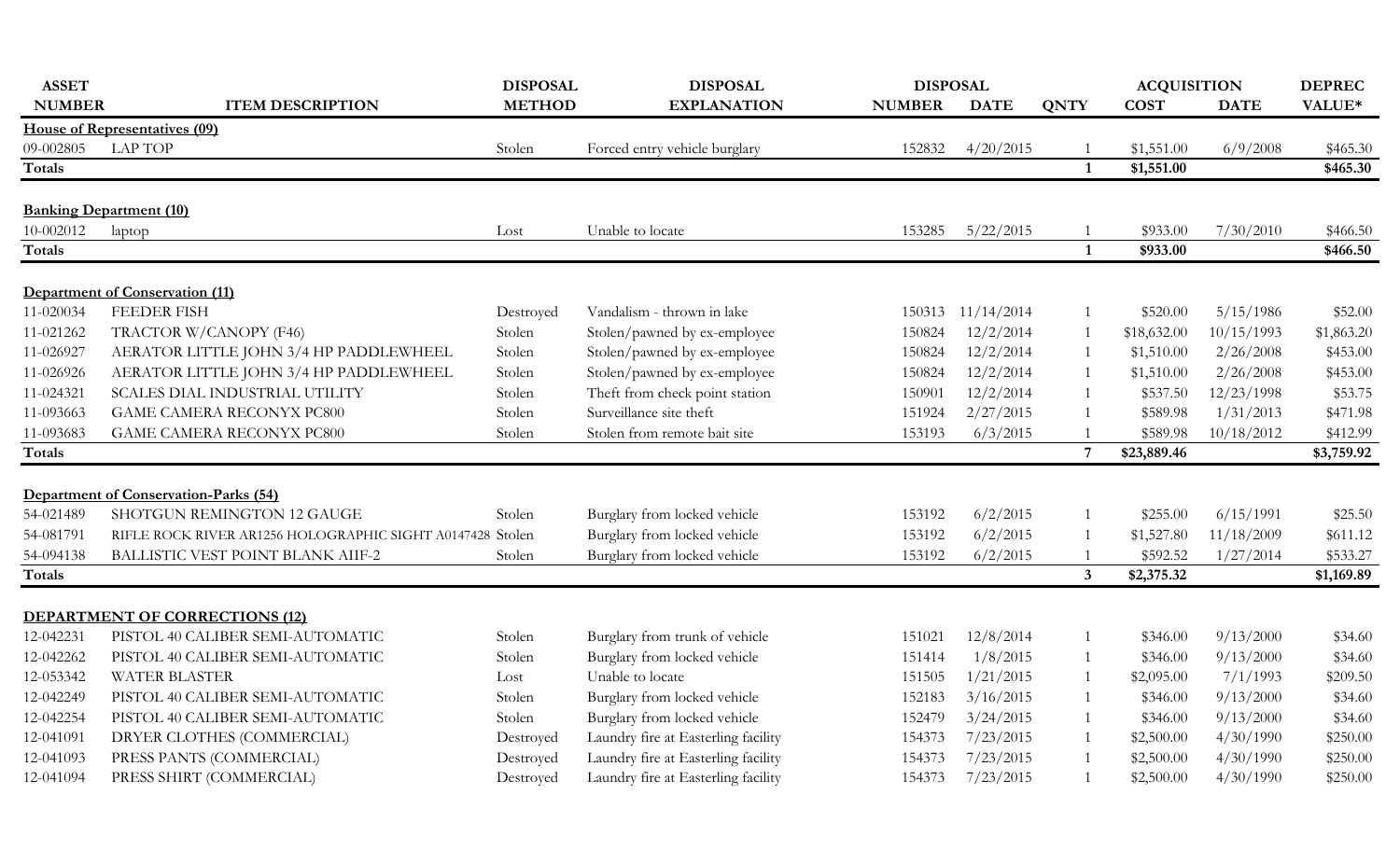| <b>ASSET</b>  |                                 | <b>DISPOSAL</b> | <b>DISPOSAL</b>                         | <b>DISPOSAL</b> |                   |                | <b>ACQUISITION</b> |             | <b>DEPREC</b> |
|---------------|---------------------------------|-----------------|-----------------------------------------|-----------------|-------------------|----------------|--------------------|-------------|---------------|
| <b>NUMBER</b> | <b>ITEM DESCRIPTION</b>         | <b>METHOD</b>   | <b>EXPLANATION</b>                      | <b>NUMBER</b>   | <b>DATE</b>       | <b>QNTY</b>    | <b>COST</b>        | <b>DATE</b> | VALUE*        |
| 12-041095     | PRESS PANTS (COMMERCIAL)        | Destroyed       | Laundry fire at Easterling facility     | 154373          | 7/23/2015         | 1              | \$2,500.00         | 4/30/1990   | \$250.00      |
| 12-059671     | STENCIL MACHINE                 | Destroyed       | Laundry fire at Easterling facility     | 154373          | 7/23/2015         | $\overline{1}$ | \$1,096.50         | 11/12/1997  | \$109.65      |
| 12-061324     | WASHER CLOTHES (COMMERCIAL)     | Destroyed       | Laundry fire at Easterling facility     | 154373          | 7/23/2015         | -1             | \$11,979.00        | 11/3/1999   | \$1,197.90    |
| 12-062383     | WASHER CLOTHES (COMMERCIAL)     | Destroyed       | Laundry fire at Easterling facility     | 154373          | 7/23/2015         | $\overline{1}$ | \$12,325.00        | 9/10/2001   | \$1,232.50    |
| 12-066779     | WASHER CLOTHES (COMMERCIAL)     | Destroyed       | Laundry fire at Easterling facility     | 154373          | 7/23/2015         | $\overline{1}$ | \$13,100.00        | 8/28/2006   | \$1,310.00    |
| 12-067811     | DRYER CLOTHES (COMMERCIAL)      | Destroyed       | Laundry fire at Easterling facility     | 154373          | 7/23/2015         | $\overline{1}$ | \$5,309.00         | 10/31/2007  | \$1,061.80    |
| 12-100368     | OZONE WSAH SYSTEM               | Destroyed       | Laundry fire at Easterling facility     | 154373          | 7/23/2015         | $\mathbf{1}$   | \$35,440.00        | 11/10/2011  | \$21,264.00   |
| 12-101849     | DRYER CLOTHES (COMMERCIAL)      | Destroyed       | Laundry fire at Easterling facility     | 154373          | 7/23/2015         | $\overline{1}$ | \$9,405.00         | 8/1/2013    | \$7,524.00    |
| 12-101850     | DRYER CLOTHES (COMMERCIAL)      | Destroyed       | Laundry fire at Easterling facility     | 154373          | 7/23/2015         | $\overline{1}$ | \$9,405.00         | 8/1/2013    | \$7,524.00    |
| 12-103900     | WASHER COMMERCIAL               | Destroyed       | Laundry fire at Easterling facility     | 154373          | 7/23/2015         |                | \$19,926.00        | 1/21/2015   | \$19,926.00   |
| 12-100829     | <b>GPS TRACKING COLLAR</b>      | Lost            | Tracking dogs lost during wooded search | 154423          | 7/27/2015         |                | \$900.00           | 6/20/2012   | \$630.00      |
| Totals        |                                 |                 |                                         |                 |                   | 19             | \$132,364.50       |             | \$63,127.75   |
|               |                                 |                 |                                         |                 |                   |                |                    |             |               |
|               | Department of Education (15)    |                 |                                         |                 |                   |                |                    |             |               |
| 15-057710     | CPU.Laptop.Lat.D830.Dell        | Lost            | Not located during internal audit       |                 | 150394 11/13/2014 |                | \$1,551.03         | 1/28/2008   | \$465.31      |
| 15-059448     | iPad.A1416.Apple                | Stolen          | Employee residence burglary             | 150830          | 12/3/2014         | $\overline{1}$ | \$499.00           | 8/23/2012   | \$349.30      |
| 15-059542     | iPad2.WI-FI.A1395.Apple         | Destroyed       | Fire in employee RV                     | 151194          | 12/15/2014        | 1              | \$499.00           | 2/2/2012    | \$349.30      |
| 15-059312     | ULTRA MOBILE.NOTEBOOK           | Destroyed       | Fire in employee RV                     | 151194          | 12/15/2014        | -1             | \$1,278.00         | 4/4/2013    | \$1,022.40    |
| 15-055676     | Projector.Ultra.LT260K.NEC      | Lost            | Not located during internal audit       | 152035          | 4/1/2015          | -1             | \$2,267.50         | 7/14/2004   | \$226.75      |
| 15-058716     | iPad2.Wi-Fi.Apple               | Lost            | Not located during internal audit       | 152035          | 4/1/2015          | 1              | \$479.00           | 6/15/2011   | \$287.40      |
| 15-058718     | iPad2.Wi-Fi.Apple               | Lost            | Obsolete/Unable to locate               | 152095          | 3/9/2015          | -1             | \$479.00           | 6/15/2011   | \$287.40      |
| 15-058614     | iPad.Wi-Fi 16GB.Apple           | Lost            | Not located during internal audit       | 152138          | 4/1/2015          |                | \$499.00           | 5/3/2011    | \$299.40      |
| 15-059445     | iPad2.A1395.Apple               | Lost            | Not located during internal audit       | 152138          | 4/1/2015          |                | \$499.00           | 2/3/2012    | \$349.30      |
| 15-057277     | Projector.LCD3000.NP60.NEC      | Lost            | Not located during internal audit       | 152194          | 3/11/2015         | $\overline{1}$ | \$1,120.00         | 5/24/2007   | \$224.00      |
| 15-058682     | CPU.Laptop.Lati E6420.Dell      | Lost            | Not located during internal audit       | 152194          | 3/11/2015         | $\overline{1}$ | \$1,284.00         | 6/10/2011   | \$770.40      |
| 15-058685     | CPU.Laptop.Lati E6420.Dell      | Lost            | Not located during internal audit       | 152194          | 3/11/2015         | 1              | \$1,284.00         | 6/10/2011   | \$770.40      |
| 15-058801     | iPad.Wi-Fi.1395.Apple           | Lost            | Unlocated/Missing from Asbury HS        | 152206          | 3/11/2015         | 1              | \$479.00           | 8/25/2011   | \$287.40      |
| 15-058653     | iPad.Wi-Fi.32GB.Apple           | Lost            | Not located during internal audit       | 152244          | 5/12/2015         | 1              | \$599.00           | 4/11/2011   | \$359.40      |
| 15-055185     | PRINTER.Computer.2200DT.HP      | Lost            | Not located during internal audit       | 152553          | 4/1/2015          | 1              | \$800.93           | 4/12/2002   | \$80.09       |
| 15-055089     | Palm Pilot.PDA.Visor.Handspring | Lost            | Not located during internal audit       | 152553          | 4/1/2015          | $\overline{1}$ | \$175.00           | 2/15/2002   | \$17.50       |
| 15-057760     | Projector.LT380.NEC             | Lost            | Not located during internal audit       | 152553          | 4/1/2015          | $\overline{1}$ | \$3,424.33         | 4/8/2008    | \$1,027.30    |
| 15-058436     | Telephone.Desktop.MXP.Tandberg  | Lost            | Not located during internal audit       | 152553          | 4/1/2015          |                | \$1,506.10         | 10/14/2010  | \$753.05      |
| 15-058437     | Telephone.Desktop.MXP.Tandberg  | Lost            | Not located during internal audit       | 152553          | 4/1/2015          |                | \$1,506.10         | 10/14/2010  | \$753.05      |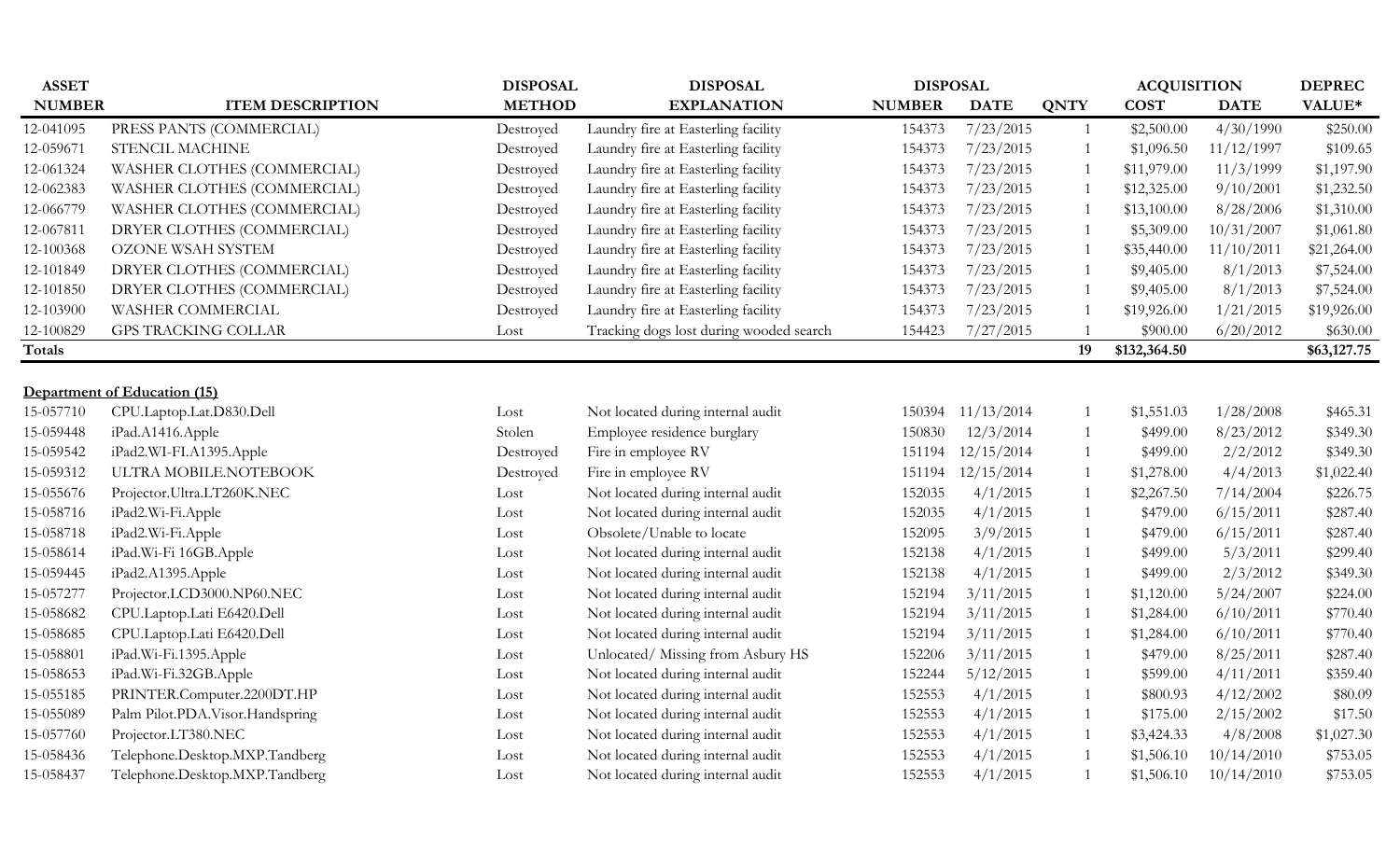| <b>ASSET</b>           |                                          | <b>DISPOSAL</b> | <b>DISPOSAL</b>                             | <b>DISPOSAL</b> |                    |                         | <b>ACQUISITION</b> |             | <b>DEPREC</b> |
|------------------------|------------------------------------------|-----------------|---------------------------------------------|-----------------|--------------------|-------------------------|--------------------|-------------|---------------|
| <b>NUMBER</b>          | <b>ITEM DESCRIPTION</b>                  | <b>METHOD</b>   | <b>EXPLANATION</b>                          | <b>NUMBER</b>   | <b>DATE</b>        | <b>QNTY</b>             | <b>COST</b>        | <b>DATE</b> | VALUE*        |
| 15-058997              | Projector.DLP 2300.Viewsonic             | Lost            | Not located during internal audit           | 152553          | 4/1/2015           | $\mathbf{1}$            | \$568.91           | 4/10/2012   | \$398.24      |
| 15-058967              | CPU.Laptop.Lati.E6520.Dell               | Stolen          | Forced entry vehicle burglary               | 153573          | 6/10/2015          | -1                      | \$1,415.62         | 3/22/2012   | \$990.93      |
| 15-908070              | SCANNER.COMPACT.MOBILE                   | Stolen          | Forced entry vehicle burglary               | 153573          | 6/10/2015          | $\overline{1}$          | \$132.61           | 5/4/2012    | \$92.83       |
| 15-908078              | OFFICEJET 100.IMPRIMANTE.HP              | Stolen          | Forced entry vehicle burglary               | 153573          | 6/10/2015          | $\overline{1}$          | \$233.06           | 5/7/2012    | \$163.14      |
| 15-059750              | iPad.A1416.Apple                         | Stolen          | Burglary from employee vehicle              | 154667          | 8/14/2015          |                         | \$499.00           | 8/14/2012   | \$349.30      |
| 15-056509              | Transmitter.Wireless.Lectroso            | Lost            | Unlocated by Communications staff           | 154868          | 9/10/2015          |                         | \$573.61           | 1/26/2002   | \$57.36       |
| Totals                 |                                          |                 |                                             |                 |                    | 25                      | \$23,651.80        |             | \$10,730.95   |
|                        | <b>Examiners of Public Accounts (18)</b> |                 |                                             |                 |                    |                         |                    |             |               |
| 18-002920              | ENHANCED KEYBOARD & MOUSE                | Destroyed       | Not working, disposed of by employee        | 153872          | 8/11/2015          |                         | \$178.00           | 4/27/1995   | \$17.80       |
| Totals                 |                                          |                 |                                             |                 |                    | $\overline{\mathbf{1}}$ | \$178.00           |             | \$17.80       |
|                        |                                          |                 |                                             |                 |                    |                         |                    |             |               |
| Governor's Office (21) |                                          |                 |                                             |                 |                    |                         |                    |             |               |
| 21-003246              | Apple, iPad                              | Destroyed       | Broken/returned under warranty              |                 | 151331 12/29/2014  |                         | \$629.99           | 9/25/2013   | \$503.99      |
| <b>Totals</b>          |                                          |                 |                                             |                 |                    | $\overline{1}$          | \$629.99           |             | \$503.99      |
|                        | Department of Public Health (23)         |                 |                                             |                 |                    |                         |                    |             |               |
| 23-085211              | Laptop                                   | Stolen          | Forced entry vehicle burglary               | 152355          | 4/23/2015          |                         | \$1,508.00         | 1/19/2009   | \$603.20      |
| 23-092167              | <b>LAPTOP</b>                            | Stolen          | Employee residential burglary               | 154263          | 7/20/2015          |                         | \$933.00           | 2/26/2013   | \$746.40      |
| <b>Totals</b>          |                                          |                 |                                             |                 |                    | 2                       | \$2,441.00         |             | \$1,349.60    |
|                        |                                          |                 |                                             |                 |                    |                         |                    |             |               |
|                        | Department of Transportation (24)        |                 |                                             |                 |                    |                         |                    |             |               |
| 24-062974              | DRIVE, HARD, EXTERNAL                    | Lost            | Not located during internal audit           |                 | AM15021 11/13/2014 |                         | \$211.30           | 8/24/2005   | \$21.13       |
| <b>Totals</b>          |                                          |                 |                                             |                 |                    | $\mathbf{1}$            | \$211.30           |             | \$21.13       |
|                        | DEPARTMENT OF LABOR (25)                 |                 |                                             |                 |                    |                         |                    |             |               |
| 25-057480              | <b>LAPTOP COMPUTER</b>                   | Stolen          | Employee residential burglary               | 154796          | 9/2/2015           |                         | \$1,639.00         | 8/9/2007    | \$327.80      |
| <b>Totals</b>          |                                          |                 |                                             |                 |                    | $\overline{1}$          | \$1,639.00         |             | \$327.80      |
|                        |                                          |                 |                                             |                 |                    |                         |                    |             |               |
|                        | <b>Armory Commission (29)</b>            |                 |                                             |                 |                    |                         |                    |             |               |
| 29-015755              | PARTS WASHER                             | Destroyed       | Straps securing item broke during transport | 152624          | 4/15/2015          |                         | \$2,340.00         | 9/15/2000   | \$234.00      |
| <b>Totals</b>          |                                          |                 |                                             |                 |                    | $\mathbf{1}$            | \$2,340.00         |             | \$234.00      |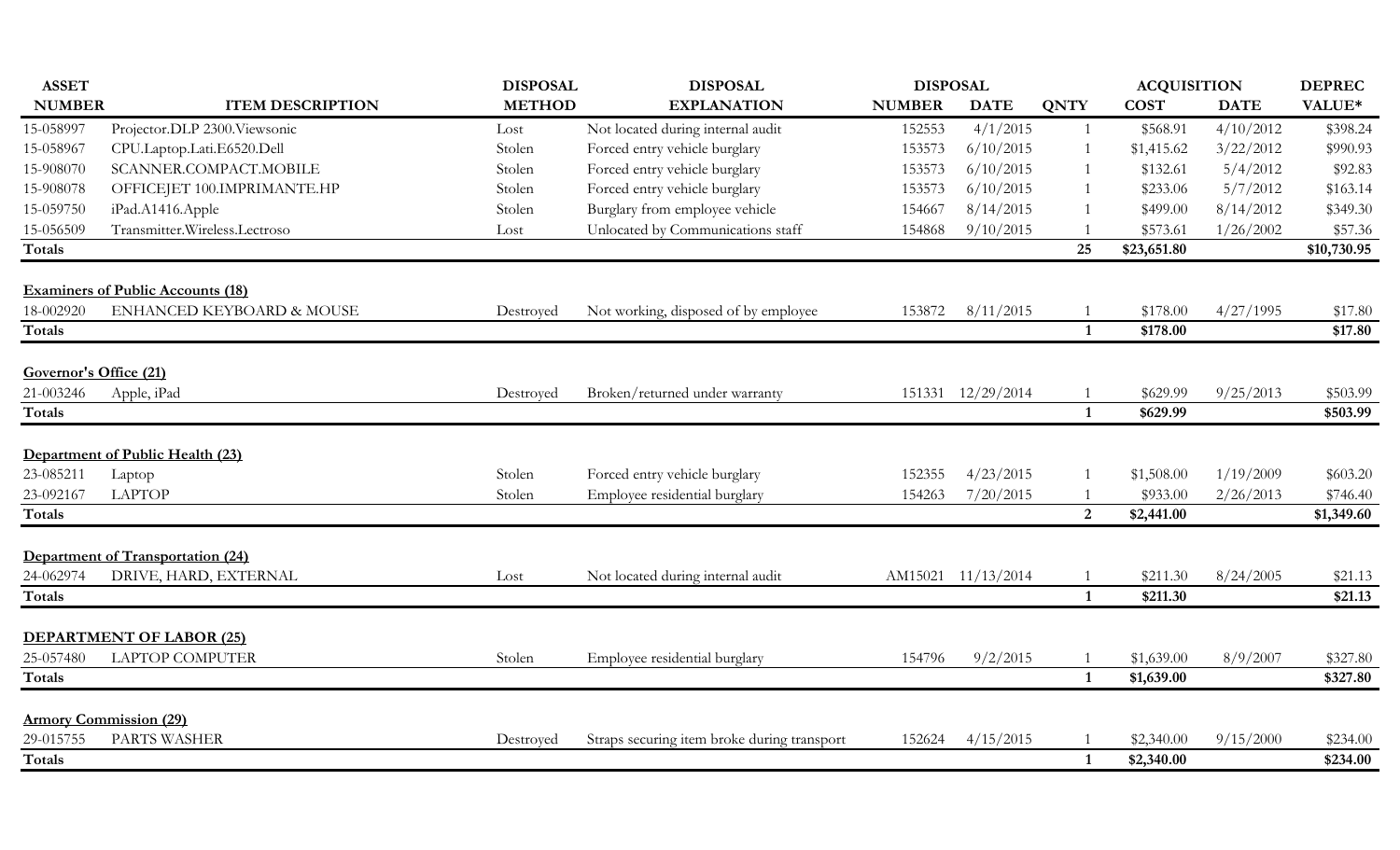| <b>ASSET</b>  |                                                                       | <b>DISPOSAL</b> | <b>DISPOSAL</b>                            | <b>DISPOSAL</b> |             |                | <b>ACQUISITION</b> |             | <b>DEPREC</b> |
|---------------|-----------------------------------------------------------------------|-----------------|--------------------------------------------|-----------------|-------------|----------------|--------------------|-------------|---------------|
| <b>NUMBER</b> | <b>ITEM DESCRIPTION</b>                                               | <b>METHOD</b>   | <b>EXPLANATION</b>                         | <b>NUMBER</b>   | <b>DATE</b> | <b>QNTY</b>    | <b>COST</b>        | <b>DATE</b> | VALUE*        |
|               | <b>Indian Affairs Commission (30)</b>                                 |                 |                                            |                 |             |                |                    |             |               |
| 30-000102     | <b>SOFA</b>                                                           | Destroved       | Vehicle collided into building             | 151652          | 2/2/2015    |                | \$550.00           | 10/17/2002  | \$55.00       |
| <b>Totals</b> |                                                                       |                 |                                            |                 |             | 1              | \$550.00           |             | \$55.00       |
|               |                                                                       |                 |                                            |                 |             |                |                    |             |               |
|               | <b>Board of Pardons and Paroles (31)</b>                              |                 |                                            |                 |             |                |                    |             |               |
| 31-012616     | MOTOROLA I460 DATA PHONE                                              | Lost            | Dislodged from belt clip unnoticed         | 154630          | 8/26/2015   | 1              | \$69.00            | 10/25/2013  | \$55.20       |
| 31-011089     | TOM TOM ONE 3RD EDITION                                               | Stolen          | Theft from office                          | 154631          | 8/26/2015   | $\mathbf{1}$   | \$119.99           | 7/21/2008   | \$36.00       |
| Totals        |                                                                       |                 |                                            |                 |             | $\overline{2}$ | \$188.99           |             | \$91.20       |
|               |                                                                       |                 |                                            |                 |             |                |                    |             |               |
| 32-005398     | <b>STATE PERSONNEL DEPARTMENT (32)</b><br>IPAD APPLE AIR 2 WIFI 128GB | Stolen          | Theft from unlocked vehicle                | 153901          | 6/29/2015   |                | \$787.55           | 4/22/2015   | \$787.55      |
| Totals        |                                                                       |                 |                                            |                 |             | $\mathbf{1}$   | \$787.55           |             | \$787.55      |
|               |                                                                       |                 |                                            |                 |             |                |                    |             |               |
|               | <b>ALABAMA LAW ENFORCEMENT AGENCY (35)</b>                            |                 |                                            |                 |             |                |                    |             |               |
| 35-078689     | BLUE LIGHT WHELEN LFL SER CAPRICE                                     | Destroyed       | Totaled in vehicle fire                    | 151182          | 12/16/2014  | $\mathbf{1}$   | \$1,993.42         | 6/19/2012   | \$1,395.39    |
| 35-065593     | Auto, 2012 Chevrolet Caprice Police Sedan                             | Destroyed       | Totaled in vehicle fire                    | 151182          | 12/16/2014  | 1              | \$26,091.20        | 10/1/2012   | \$18,263.84   |
| 35-073781     | Radio, Portable, M/A-COM, P7170 HT7170T81X                            | Lost            | Lost between 2 separate MVA investigations | 151305          | 5/12/2015   | 1              | \$3,037.70         | 9/2/2008    | \$911.31      |
| 35-063169     | <b>TASER X26 #TA2600</b>                                              | Destroyed       | Mfg eval/UPS damaged return shipment       | 151985          | 2/27/2015   | 1              | \$759.95           | 3/20/2006   | \$76.00       |
| 35-063174     | <b>TASER X26 #TA2600</b>                                              | Destroyed       | Mfg eval/UPS damaged return shipment       | 151985          | 2/27/2015   | 1              | \$759.95           | 3/20/2006   | \$76.00       |
| 35-063177     | <b>TASER X26 #TA2600</b>                                              | Destroyed       | Mfg eval/UPS damaged return shipment       | 151985          | 2/27/2015   | 1              | \$759.95           | 3/20/2006   | \$76.00       |
| 35-063180     | <b>TASER X26 #TA2600</b>                                              | Destroyed       | Mfg eval/UPS damaged return shipment       | 151985          | 2/27/2015   | 1              | \$759.95           | 3/20/2006   | \$76.00       |
| 35-063186     | <b>TASER X26 #TA2600</b>                                              | Destroyed       | Mfg eval/UPS damaged return shipment       | 151985          | 2/27/2015   | 1              | \$759.95           | 3/20/2006   | \$76.00       |
| 35-067214     | <b>TASER X26 #TA2600</b>                                              | Destroyed       | Mfg eval/UPS damaged return shipment       | 151985          | 2/27/2015   | 1              | \$759.95           | 7/18/2006   | \$76.00       |
| 35-067217     | <b>TASER X26 #TA2600</b>                                              | Destroyed       | Mfg eval/UPS damaged return shipment       | 151985          | 2/27/2015   | 1              | \$759.95           | 7/18/2006   | \$76.00       |
| 35-067224     | <b>TASER X26 #TA2600</b>                                              | Destroyed       | Mfg eval/UPS damaged return shipment       | 151985          | 2/27/2015   | $\mathbf{1}$   | \$759.95           | 7/18/2006   | \$76.00       |
| 35-067226     | <b>TASER X26 #TA2600</b>                                              | Destroyed       | Mfg eval/UPS damaged return shipment       | 151985          | 2/27/2015   | $\mathbf{1}$   | \$759.95           | 7/18/2006   | \$76.00       |
| 35-067235     | <b>TASER X26 #TA2600</b>                                              | Destroyed       | Mfg eval/UPS damaged return shipment       | 151985          | 2/27/2015   | 1              | \$759.95           | 7/18/2006   | \$76.00       |
| 35-067244     | <b>TASER X26 #TA2600</b>                                              | Destroyed       | Mfg eval/UPS damaged return shipment       | 151985          | 2/27/2015   | 1              | \$759.95           | 7/18/2006   | \$76.00       |
| 35-067245     | <b>TASER X26 #TA2600</b>                                              | Destroyed       | Mfg eval/UPS damaged return shipment       | 151985          | 2/27/2015   | 1              | \$759.95           | 7/18/2006   | \$76.00       |
| 35-067251     | <b>TASER X26 #TA2600</b>                                              | Destroyed       | Mfg eval/UPS damaged return shipment       | 151985          | 2/27/2015   | 1              | \$799.95           | 9/28/2006   | \$80.00       |
| 35-067252     | <b>TASER X26 #TA2600</b>                                              | Destroyed       | Mfg eval/UPS damaged return shipment       | 151985          | 2/27/2015   | 1              | \$799.95           | 9/28/2006   | \$80.00       |
| 35-067255     | TASER X26 #TA26011                                                    | Destroyed       | Mfg eval/UPS damaged return shipment       | 151985          | 2/27/2015   | 1              | \$759.95           | 1/4/2007    | \$151.99      |
| 35-067256     | TASER X26 #TA26011                                                    | Destroyed       | Mfg eval/UPS damaged return shipment       | 151985          | 2/27/2015   | $\mathbf{1}$   | \$759.95           | 1/4/2007    | \$151.99      |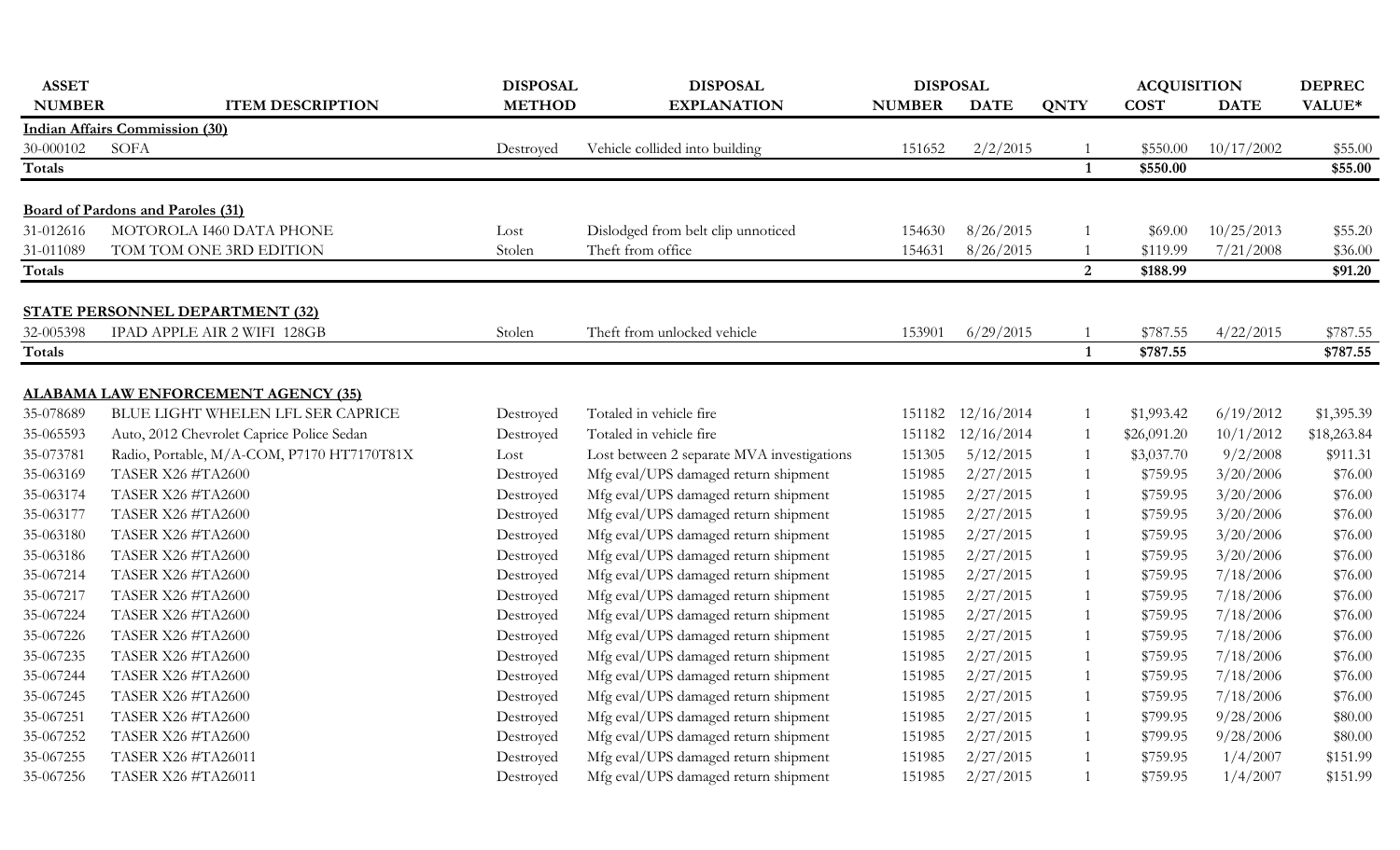| <b>ASSET</b>  |                           | <b>DISPOSAL</b> | <b>DISPOSAL</b>                      | <b>DISPOSAL</b> |             |             | <b>ACQUISITION</b> |             | <b>DEPREC</b> |
|---------------|---------------------------|-----------------|--------------------------------------|-----------------|-------------|-------------|--------------------|-------------|---------------|
| <b>NUMBER</b> | <b>ITEM DESCRIPTION</b>   | <b>METHOD</b>   | <b>EXPLANATION</b>                   | <b>NUMBER</b>   | <b>DATE</b> | <b>QNTY</b> | <b>COST</b>        | <b>DATE</b> | VALUE*        |
| 35-067257     | TASER X26 #TA26011        | Destroyed       | Mfg eval/UPS damaged return shipment | 151985          | 2/27/2015   |             | \$759.95           | 1/4/2007    | \$151.99      |
| 35-067262     | TASER X26 #TA26011        | Destroyed       | Mfg eval/UPS damaged return shipment | 151985          | 2/27/2015   |             | \$759.95           | 1/4/2007    | \$151.99      |
| 35-067282     | TASER X26 #TA26011        | Destroyed       | Mfg eval/UPS damaged return shipment | 151985          | 2/27/2015   |             | \$759.95           | 1/8/2007    | \$151.99      |
| 35-067286     | <b>TASER X26 #TA26011</b> | Destroyed       | Mfg eval/UPS damaged return shipment | 151985          | 2/27/2015   |             | \$759.95           | 1/8/2007    | \$151.99      |
| 35-067291     | TASER X26 #TA26011        | Destroyed       | Mfg eval/UPS damaged return shipment | 151985          | 2/27/2015   |             | \$759.95           | 1/8/2007    | \$151.99      |
| 35-067294     | TASER X26 #TA26011        | Destroyed       | Mfg eval/UPS damaged return shipment | 151985          | 2/27/2015   |             | \$759.95           | 1/8/2007    | \$151.99      |
| 35-067296     | TASER X26 #TA26011        | Destroyed       | Mfg eval/UPS damaged return shipment | 151985          | 2/27/2015   |             | \$759.95           | 1/8/2007    | \$151.99      |
| 35-067299     | <b>TASER X26 #TA26011</b> | Destroyed       | Mfg eval/UPS damaged return shipment | 151985          | 2/27/2015   |             | \$759.95           | 1/8/2007    | \$151.99      |
| 35-067301     | TASER X26 #TA26011        | Destroyed       | Mfg eval/UPS damaged return shipment | 151985          | 2/27/2015   |             | \$759.95           | 1/8/2007    | \$151.99      |
| 35-067303     | TASER X26 #TA26011        | Destroyed       | Mfg eval/UPS damaged return shipment | 151985          | 2/27/2015   |             | \$759.95           | 1/8/2007    | \$151.99      |
| 35-067306     | TASER X26 #TA26011        | Destroyed       | Mfg eval/UPS damaged return shipment | 151985          | 2/27/2015   |             | \$759.95           | 1/8/2007    | \$151.99      |
| 35-067307     | TASER X26 #TA26011        | Destroyed       | Mfg eval/UPS damaged return shipment | 151985          | 2/27/2015   |             | \$759.95           | 1/8/2007    | \$151.99      |
| 35-067308     | <b>TASER X26 #TA26011</b> | Destroyed       | Mfg eval/UPS damaged return shipment | 151985          | 2/27/2015   |             | \$759.95           | 1/8/2007    | \$151.99      |
| 35-067314     | TASER X26 #TA26011        | Destroyed       | Mfg eval/UPS damaged return shipment | 151985          | 2/27/2015   |             | \$759.95           | 1/8/2007    | \$151.99      |
| 35-067328     | <b>TASER X26 #TA26011</b> | Destroyed       | Mfg eval/UPS damaged return shipment | 151985          | 2/27/2015   |             | \$759.95           | 1/8/2007    | \$151.99      |
| 35-067330     | TASER X26 #TA26011        | Destroyed       | Mfg eval/UPS damaged return shipment | 151985          | 2/27/2015   |             | \$759.95           | 1/8/2007    | \$151.99      |
| 35-067332     | TASER X26 #TA26011        | Destroyed       | Mfg eval/UPS damaged return shipment | 151985          | 2/27/2015   |             | \$759.95           | 1/8/2007    | \$151.99      |
| 35-067335     | TASER X26 #TA26011        | Destroyed       | Mfg eval/UPS damaged return shipment | 151985          | 2/27/2015   |             | \$759.95           | 1/8/2007    | \$151.99      |
| 35-067337     | TASER X26 #TA26011        | Destroyed       | Mfg eval/UPS damaged return shipment | 151985          | 2/27/2015   |             | \$759.95           | 1/8/2007    | \$151.99      |
| 35-067339     | TASER X26 #TA26011        | Destroyed       | Mfg eval/UPS damaged return shipment | 151985          | 2/27/2015   |             | \$759.95           | 1/8/2007    | \$151.99      |
| 35-067346     | TASER X26 #TA26011        | Destroyed       | Mfg eval/UPS damaged return shipment | 151985          | 2/27/2015   |             | \$759.95           | 1/9/2007    | \$151.99      |
| 35-067349     | TASER X26 #TA26011        | Destroyed       | Mfg eval/UPS damaged return shipment | 151985          | 2/27/2015   |             | \$759.95           | 1/9/2007    | \$151.99      |
| 35-067350     | TASER X26 #TA26011        | Destroyed       | Mfg eval/UPS damaged return shipment | 151985          | 2/27/2015   |             | \$759.95           | 1/9/2007    | \$151.99      |
| 35-067355     | TASER X26 #TA26011        | Destroyed       | Mfg eval/UPS damaged return shipment | 151985          | 2/27/2015   |             | \$759.95           | 1/9/2007    | \$151.99      |
| 35-067358     | TASER X26 #TA26011        | Destroyed       | Mfg eval/UPS damaged return shipment | 151985          | 2/27/2015   |             | \$759.95           | 1/9/2007    | \$151.99      |
| 35-067363     | TASER X26 #TA26011        | Destroyed       | Mfg eval/UPS damaged return shipment | 151985          | 2/27/2015   |             | \$759.95           | 1/9/2007    | \$151.99      |
| 35-067366     | TASER X26 #TA26011        | Destroyed       | Mfg eval/UPS damaged return shipment | 151985          | 2/27/2015   |             | \$759.95           | 1/9/2007    | \$151.99      |
| 35-067374     | <b>TASER X26 #TA26011</b> | Destroyed       | Mfg eval/UPS damaged return shipment | 151985          | 2/27/2015   |             | \$759.95           | 1/9/2007    | \$151.99      |
| 35-067375     | TASER X26 #TA26011        | Destroyed       | Mfg eval/UPS damaged return shipment | 151985          | 2/27/2015   |             | \$759.95           | 1/9/2007    | \$151.99      |
| 35-067380     | <b>TASER X26 #TA26011</b> | Destroyed       | Mfg eval/UPS damaged return shipment | 151985          | 2/27/2015   |             | \$759.95           | 1/9/2007    | \$151.99      |
| 35-067381     | TASER X26 #TA26011        | Destroyed       | Mfg eval/UPS damaged return shipment | 151985          | 2/27/2015   |             | \$759.95           | 1/9/2007    | \$151.99      |
| 35-067382     | TASER X26 #TA26011        | Destroyed       | Mfg eval/UPS damaged return shipment | 151985          | 2/27/2015   |             | \$759.95           | 1/9/2007    | \$151.99      |
| 35-067383     | TASER X26 #TA26011        | Destroyed       | Mfg eval/UPS damaged return shipment | 151985          | 2/27/2015   |             | \$759.95           | 1/9/2007    | \$151.99      |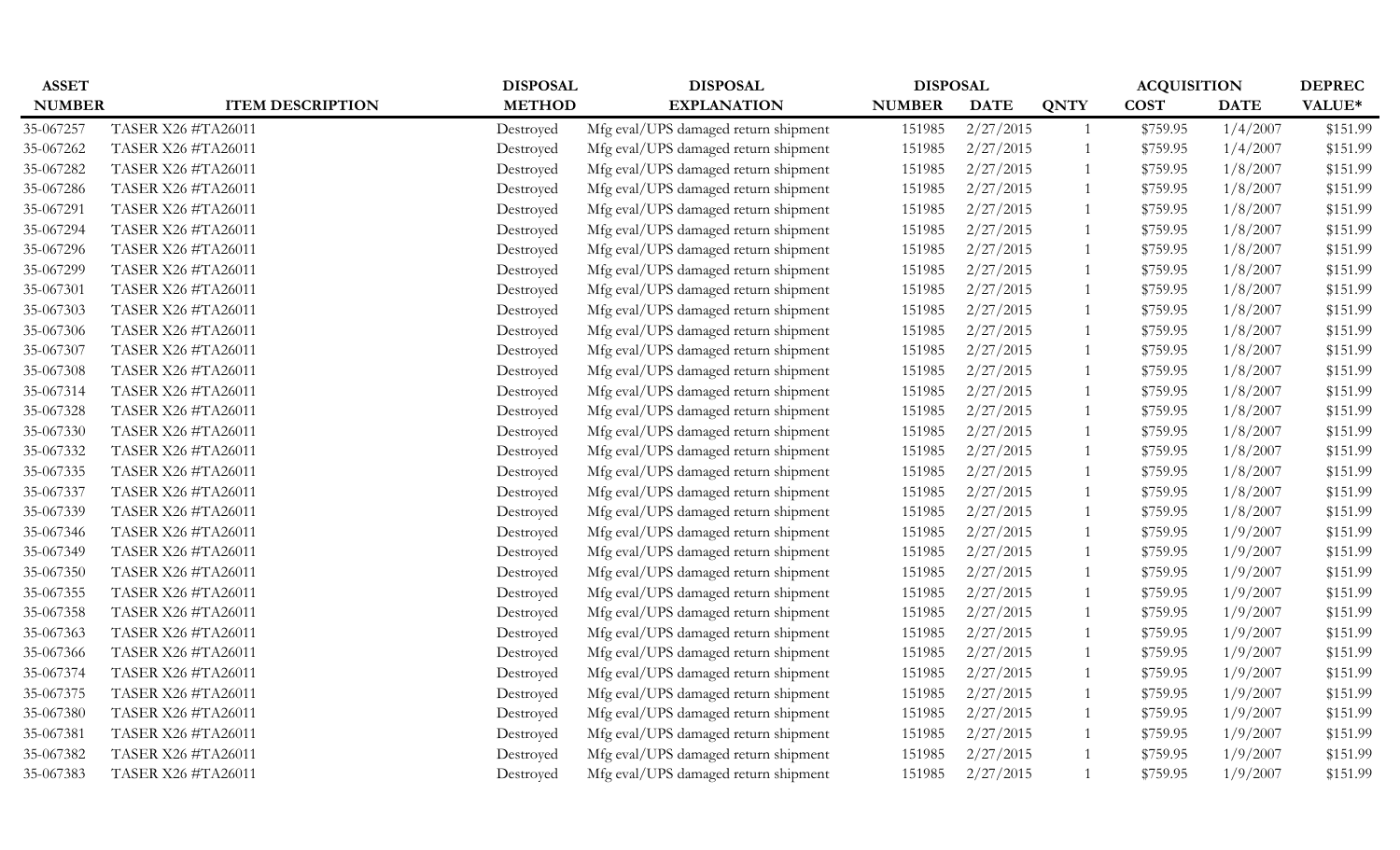| <b>ASSET</b>  |                         | <b>DISPOSAL</b> | <b>DISPOSAL</b>                      | <b>DISPOSAL</b> |             |             | <b>ACQUISITION</b> |             | <b>DEPREC</b> |
|---------------|-------------------------|-----------------|--------------------------------------|-----------------|-------------|-------------|--------------------|-------------|---------------|
| <b>NUMBER</b> | <b>ITEM DESCRIPTION</b> | <b>METHOD</b>   | <b>EXPLANATION</b>                   | <b>NUMBER</b>   | <b>DATE</b> | <b>QNTY</b> | <b>COST</b>        | <b>DATE</b> | VALUE*        |
| 35-067387     | TASER X26 #TA26011      | Destroyed       | Mfg eval/UPS damaged return shipment | 151985          | 2/27/2015   |             | \$759.95           | 1/9/2007    | \$151.99      |
| 35-067389     | TASER X26 #TA26011      | Destroyed       | Mfg eval/UPS damaged return shipment | 151985          | 2/27/2015   |             | \$759.95           | 1/9/2007    | \$151.99      |
| 35-067392     | TASER X26 #TA26011      | Destroyed       | Mfg eval/UPS damaged return shipment | 151985          | 2/27/2015   |             | \$759.95           | 1/9/2007    | \$151.99      |
| 35-067393     | TASER X26 #TA26011      | Destroyed       | Mfg eval/UPS damaged return shipment | 151985          | 2/27/2015   |             | \$759.95           | 1/9/2007    | \$151.99      |
| 35-067397     | TASER X26 #TA26011      | Destroyed       | Mfg eval/UPS damaged return shipment | 151985          | 2/27/2015   |             | \$759.95           | 1/9/2007    | \$151.99      |
| 35-067398     | TASER X26 #TA26011      | Destroyed       | Mfg eval/UPS damaged return shipment | 151985          | 2/27/2015   |             | \$759.95           | 1/9/2007    | \$151.99      |
| 35-067400     | TASER X26 #TA26011      | Destroyed       | Mfg eval/UPS damaged return shipment | 151985          | 2/27/2015   |             | \$759.95           | 1/9/2007    | \$151.99      |
| 35-067401     | TASER X26 #TA26011      | Destroyed       | Mfg eval/UPS damaged return shipment | 151985          | 2/27/2015   |             | \$759.95           | 1/9/2007    | \$151.99      |
| 35-067404     | TASER X26 #TA26011      | Destroyed       | Mfg eval/UPS damaged return shipment | 151985          | 2/27/2015   |             | \$759.95           | 1/9/2007    | \$151.99      |
| 35-067407     | TASER X26 #TA26011      | Destroyed       | Mfg eval/UPS damaged return shipment | 151985          | 2/27/2015   |             | \$759.95           | 1/9/2007    | \$151.99      |
| 35-067411     | TASER X26 #TA26011      | Destroyed       | Mfg eval/UPS damaged return shipment | 151985          | 2/27/2015   |             | \$759.95           | 1/9/2007    | \$151.99      |
| 35-067412     | TASER X26 #TA26011      | Destroyed       | Mfg eval/UPS damaged return shipment | 151985          | 2/27/2015   |             | \$759.95           | 1/9/2007    | \$151.99      |
| 35-067414     | TASER X26 #TA26011      | Destroyed       | Mfg eval/UPS damaged return shipment | 151985          | 2/27/2015   |             | \$759.95           | 1/9/2007    | \$151.99      |
| 35-067417     | TASER X26 #TA26011      | Destroyed       | Mfg eval/UPS damaged return shipment | 151985          | 2/27/2015   |             | \$759.95           | 1/9/2007    | \$151.99      |
| 35-067424     | TASER X26 #TA26011      | Destroyed       | Mfg eval/UPS damaged return shipment | 151985          | 2/27/2015   |             | \$759.95           | 1/9/2007    | \$151.99      |
| 35-067429     | TASER X26 #TA26011      | Destroyed       | Mfg eval/UPS damaged return shipment | 151985          | 2/27/2015   |             | \$759.95           | 1/9/2007    | \$151.99      |
| 35-067434     | TASER X26 #TA26011      | Destroyed       | Mfg eval/UPS damaged return shipment | 151985          | 2/27/2015   |             | \$759.95           | 1/9/2007    | \$151.99      |
| 35-067435     | TASER X26 #TA26011      | Destroyed       | Mfg eval/UPS damaged return shipment | 151985          | 2/27/2015   |             | \$759.95           | 1/9/2007    | \$151.99      |
| 35-067440     | TASER X26 #TA26011      | Destroyed       | Mfg eval/UPS damaged return shipment | 151985          | 2/27/2015   |             | \$759.95           | 1/9/2007    | \$151.99      |
| 35-067443     | TASER X26 #TA26011      | Destroyed       | Mfg eval/UPS damaged return shipment | 151985          | 2/27/2015   |             | \$759.95           | 1/9/2007    | \$151.99      |
| 35-067447     | TASER X26 #TA26011      | Destroyed       | Mfg eval/UPS damaged return shipment | 151985          | 2/27/2015   |             | \$759.95           | 1/9/2007    | \$151.99      |
| 35-067448     | TASER X26 #TA26011      | Destroyed       | Mfg eval/UPS damaged return shipment | 151985          | 2/27/2015   |             | \$759.95           | 1/9/2007    | \$151.99      |
| 35-067451     | TASER X26 #TA26011      | Destroyed       | Mfg eval/UPS damaged return shipment | 151985          | 2/27/2015   |             | \$759.95           | 1/9/2007    | \$151.99      |
| 35-067458     | TASER X26 #TA26011      | Destroyed       | Mfg eval/UPS damaged return shipment | 151985          | 2/27/2015   |             | \$759.95           | 1/10/2007   | \$151.99      |
| 35-067460     | TASER X26 #TA26011      | Destroyed       | Mfg eval/UPS damaged return shipment | 151985          | 2/27/2015   |             | \$759.95           | 1/10/2007   | \$151.99      |
| 35-067462     | TASER X26 #TA26011      | Destroyed       | Mfg eval/UPS damaged return shipment | 151985          | 2/27/2015   |             | \$759.95           | 1/10/2007   | \$151.99      |
| 35-067465     | TASER X26 #TA26011      | Destroyed       | Mfg eval/UPS damaged return shipment | 151985          | 2/27/2015   |             | \$759.95           | 1/10/2007   | \$151.99      |
| 35-067467     | TASER X26 #TA26011      | Destroyed       | Mfg eval/UPS damaged return shipment | 151985          | 2/27/2015   |             | \$759.95           | 1/10/2007   | \$151.99      |
| 35-067468     | TASER X26 #TA26011      | Destroyed       | Mfg eval/UPS damaged return shipment | 151985          | 2/27/2015   |             | \$759.95           | 1/10/2007   | \$151.99      |
| 35-067482     | TASER X26 #TA26011      | Destroyed       | Mfg eval/UPS damaged return shipment | 151985          | 2/27/2015   |             | \$759.95           | 1/10/2007   | \$151.99      |
| 35-067483     | TASER X26 #TA26011      | Destroyed       | Mfg eval/UPS damaged return shipment | 151985          | 2/27/2015   |             | \$759.95           | 1/10/2007   | \$151.99      |
| 35-067486     | TASER X26 #TA26011      | Destroyed       | Mfg eval/UPS damaged return shipment | 151985          | 2/27/2015   |             | \$759.95           | 1/10/2007   | \$151.99      |
| 35-067487     | TASER X26 #TA26011      | Destroyed       | Mfg eval/UPS damaged return shipment | 151985          | 2/27/2015   |             | \$759.95           | 1/10/2007   | \$151.99      |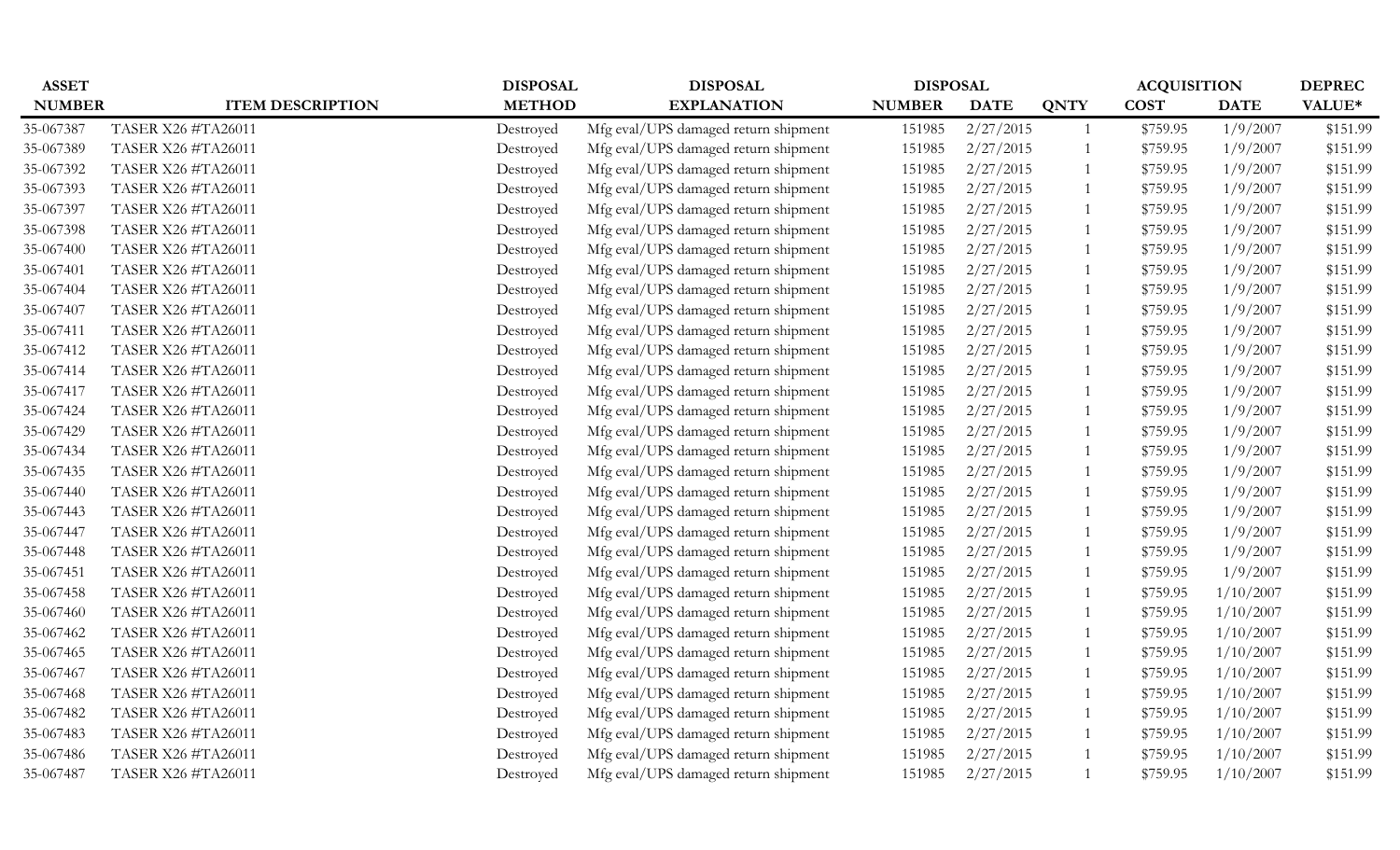| <b>ASSET</b>  |                           | <b>DISPOSAL</b> | <b>DISPOSAL</b>                      | <b>DISPOSAL</b> |             |             | <b>ACQUISITION</b> |             | <b>DEPREC</b> |
|---------------|---------------------------|-----------------|--------------------------------------|-----------------|-------------|-------------|--------------------|-------------|---------------|
| <b>NUMBER</b> | <b>ITEM DESCRIPTION</b>   | <b>METHOD</b>   | <b>EXPLANATION</b>                   | <b>NUMBER</b>   | <b>DATE</b> | <b>QNTY</b> | <b>COST</b>        | <b>DATE</b> | VALUE*        |
| 35-067488     | TASER X26 #TA26011        | Destroyed       | Mfg eval/UPS damaged return shipment | 151985          | 2/27/2015   |             | \$759.95           | 1/10/2007   | \$151.99      |
| 35-067491     | TASER X26 #TA26011        | Destroyed       | Mfg eval/UPS damaged return shipment | 151985          | 2/27/2015   |             | \$759.95           | 1/10/2007   | \$151.99      |
| 35-067492     | TASER X26 #TA26011        | Destroyed       | Mfg eval/UPS damaged return shipment | 151985          | 2/27/2015   |             | \$759.95           | 1/10/2007   | \$151.99      |
| 35-067495     | <b>TASER X26 #TA26011</b> | Destroyed       | Mfg eval/UPS damaged return shipment | 151985          | 2/27/2015   |             | \$759.95           | 1/10/2007   | \$151.99      |
| 35-067496     | TASER X26 #TA26011        | Destroyed       | Mfg eval/UPS damaged return shipment | 151985          | 2/27/2015   |             | \$759.95           | 1/10/2007   | \$151.99      |
| 35-067499     | TASER X26 #TA26011        | Destroyed       | Mfg eval/UPS damaged return shipment | 151985          | 2/27/2015   |             | \$759.95           | 1/10/2007   | \$151.99      |
| 35-067500     | TASER X26 #TA26011        | Destroyed       | Mfg eval/UPS damaged return shipment | 151985          | 2/27/2015   |             | \$759.95           | 1/10/2007   | \$151.99      |
| 35-067508     | <b>TASER X26 #TA26011</b> | Destroyed       | Mfg eval/UPS damaged return shipment | 151985          | 2/27/2015   |             | \$799.95           | 1/10/2007   | \$159.99      |
| 35-067510     | TASER X26 #TA26011        | Destroyed       | Mfg eval/UPS damaged return shipment | 151985          | 2/27/2015   |             | \$799.95           | 1/10/2007   | \$159.99      |
| 35-067518     | TASER X26 #TA26011        | Destroyed       | Mfg eval/UPS damaged return shipment | 151985          | 2/27/2015   |             | \$799.95           | 1/10/2007   | \$159.99      |
| 35-067520     | TASER X26 #TA26011        | Destroyed       | Mfg eval/UPS damaged return shipment | 151985          | 2/27/2015   |             | \$799.95           | 1/10/2007   | \$159.99      |
| 35-067521     | TASER X26 #TA26011        | Destroyed       | Mfg eval/UPS damaged return shipment | 151985          | 2/27/2015   |             | \$799.95           | 1/10/2007   | \$159.99      |
| 35-067522     | TASER X26 #TA26011        | Destroyed       | Mfg eval/UPS damaged return shipment | 151985          | 2/27/2015   |             | \$799.95           | 1/10/2007   | \$159.99      |
| 35-067530     | TASER X26 #TA26011        | Destroyed       | Mfg eval/UPS damaged return shipment | 151985          | 2/27/2015   |             | \$799.95           | 1/10/2007   | \$159.99      |
| 35-067533     | <b>TASER X26 #TA26011</b> | Destroyed       | Mfg eval/UPS damaged return shipment | 151985          | 2/27/2015   |             | \$799.95           | 1/10/2007   | \$159.99      |
| 35-067537     | TASER X26 #TA26011        | Destroyed       | Mfg eval/UPS damaged return shipment | 151985          | 2/27/2015   |             | \$799.95           | 1/10/2007   | \$159.99      |
| 35-067538     | TASER X26 #TA26011        | Destroyed       | Mfg eval/UPS damaged return shipment | 151985          | 2/27/2015   |             | \$799.95           | 1/10/2007   | \$159.99      |
| 35-067544     | TASER X26 #TA26011        | Destroyed       | Mfg eval/UPS damaged return shipment | 151985          | 2/27/2015   |             | \$799.95           | 1/10/2007   | \$159.99      |
| 35-067546     | TASER X26 #TA26011        | Destroyed       | Mfg eval/UPS damaged return shipment | 151985          | 2/27/2015   |             | \$799.95           | 1/10/2007   | \$159.99      |
| 35-067548     | TASER X26 #TA26011        | Destroyed       | Mfg eval/UPS damaged return shipment | 151985          | 2/27/2015   |             | \$799.95           | 1/10/2007   | \$159.99      |
| 35-067552     | TASER X26 #TA26011        | Destroyed       | Mfg eval/UPS damaged return shipment | 151985          | 2/27/2015   |             | \$799.95           | 1/10/2007   | \$159.99      |
| 35-067554     | TASER X26 #TA26011        | Destroyed       | Mfg eval/UPS damaged return shipment | 151985          | 2/27/2015   |             | \$799.95           | 1/10/2007   | \$159.99      |
| 35-067557     | TASER X26 #TA26011        | Destroyed       | Mfg eval/UPS damaged return shipment | 151985          | 2/27/2015   |             | \$799.95           | 1/10/2007   | \$159.99      |
| 35-067566     | TASER X26 #TA26011        | Destroyed       | Mfg eval/UPS damaged return shipment | 151985          | 2/27/2015   |             | \$799.95           | 1/10/2007   | \$159.99      |
| 35-067568     | TASER X26 #TA26011        | Destroyed       | Mfg eval/UPS damaged return shipment | 151985          | 2/27/2015   |             | \$799.95           | 1/10/2007   | \$159.99      |
| 35-067579     | TASER X26 #TA26011        | Destroyed       | Mfg eval/UPS damaged return shipment | 151985          | 2/27/2015   |             | \$799.95           | 1/10/2007   | \$159.99      |
| 35-067580     | TASER X26 #TA26011        | Destroyed       | Mfg eval/UPS damaged return shipment | 151985          | 2/27/2015   |             | \$799.95           | 1/10/2007   | \$159.99      |
| 35-067581     | <b>TASER X26 #TA26011</b> | Destroyed       | Mfg eval/UPS damaged return shipment | 151985          | 2/27/2015   |             | \$799.95           | 1/10/2007   | \$159.99      |
| 35-067582     | TASER X26 #TA26011        | Destroyed       | Mfg eval/UPS damaged return shipment | 151985          | 2/27/2015   |             | \$799.95           | 1/10/2007   | \$159.99      |
| 35-067583     | <b>TASER X26 #TA26011</b> | Destroyed       | Mfg eval/UPS damaged return shipment | 151985          | 2/27/2015   |             | \$799.95           | 1/10/2007   | \$159.99      |
| 35-067591     | TASER X26 #TA26011        | Destroyed       | Mfg eval/UPS damaged return shipment | 151985          | 2/27/2015   |             | \$799.95           | 1/10/2007   | \$159.99      |
| 35-067596     | TASER X26 #TA26011        | Destroyed       | Mfg eval/UPS damaged return shipment | 151985          | 2/27/2015   |             | \$799.95           | 1/10/2007   | \$159.99      |
| 35-067603     | TASER X26 #TA26011        | Destroyed       | Mfg eval/UPS damaged return shipment | 151985          | 2/27/2015   |             | \$799.95           | 1/11/2007   | \$159.99      |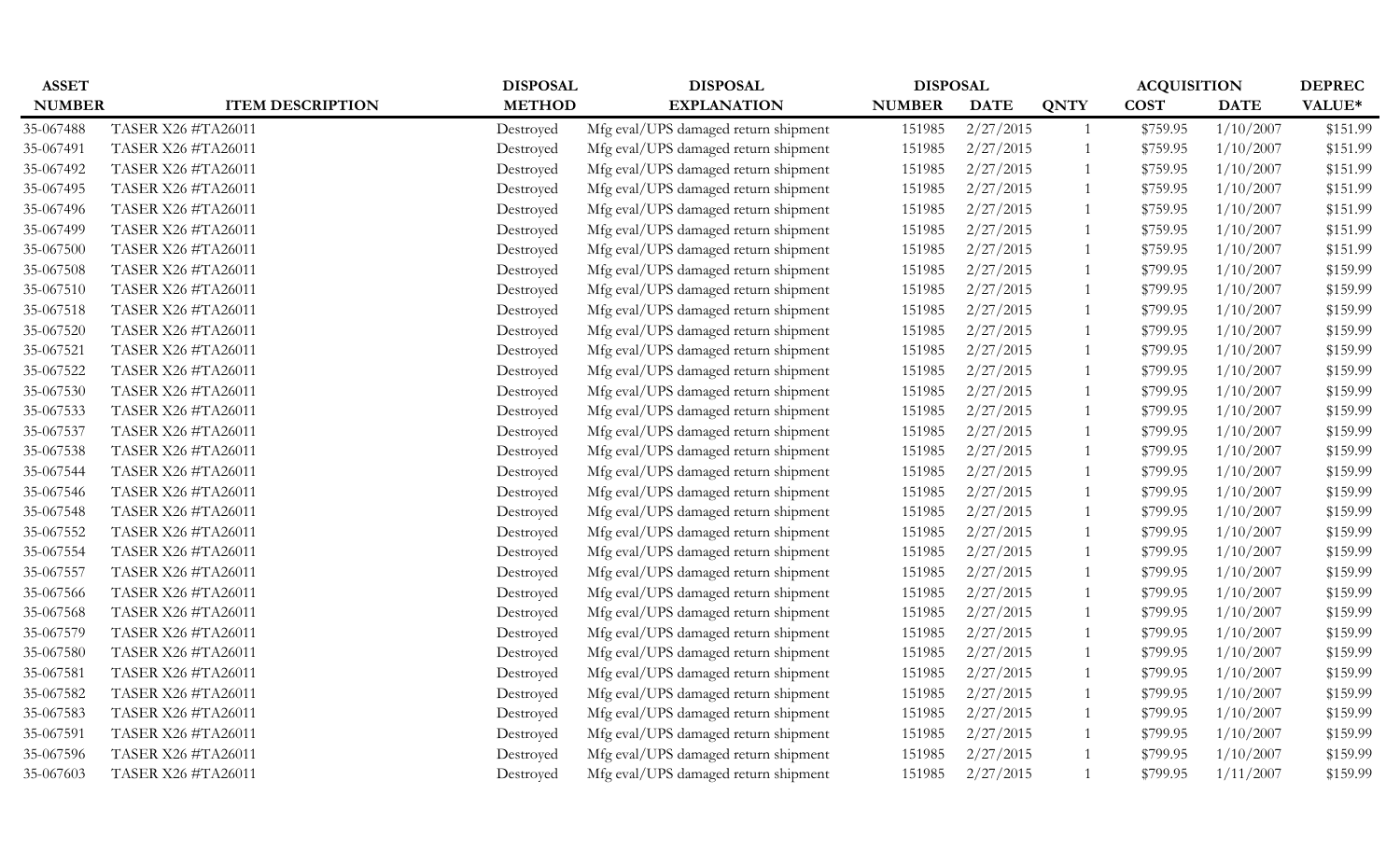| <b>ASSET</b>  |                           | <b>DISPOSAL</b> | <b>DISPOSAL</b>                      | <b>DISPOSAL</b> |             |             | <b>ACQUISITION</b> |             | <b>DEPREC</b> |
|---------------|---------------------------|-----------------|--------------------------------------|-----------------|-------------|-------------|--------------------|-------------|---------------|
| <b>NUMBER</b> | <b>ITEM DESCRIPTION</b>   | <b>METHOD</b>   | <b>EXPLANATION</b>                   | <b>NUMBER</b>   | <b>DATE</b> | <b>QNTY</b> | <b>COST</b>        | <b>DATE</b> | VALUE*        |
| 35-067609     | TASER X26 #TA26011        | Destroyed       | Mfg eval/UPS damaged return shipment | 151985          | 2/27/2015   |             | \$799.95           | 1/11/2007   | \$159.99      |
| 35-067610     | TASER X26 #TA26011        | Destroyed       | Mfg eval/UPS damaged return shipment | 151985          | 2/27/2015   |             | \$799.95           | 1/11/2007   | \$159.99      |
| 35-067611     | TASER X26 #TA26011        | Destroyed       | Mfg eval/UPS damaged return shipment | 151985          | 2/27/2015   |             | \$799.95           | 1/11/2007   | \$159.99      |
| 35-067617     | <b>TASER X26 #TA26011</b> | Destroyed       | Mfg eval/UPS damaged return shipment | 151985          | 2/27/2015   |             | \$759.95           | 4/11/2007   | \$151.99      |
| 35-067619     | TASER X26 #TA26011        | Destroyed       | Mfg eval/UPS damaged return shipment | 151985          | 2/27/2015   |             | \$759.95           | 4/11/2007   | \$151.99      |
| 35-067620     | TASER X26 #TA26011        | Destroyed       | Mfg eval/UPS damaged return shipment | 151985          | 2/27/2015   |             | \$759.95           | 4/11/2007   | \$151.99      |
| 35-067623     | TASER X26 #TA26011        | Destroyed       | Mfg eval/UPS damaged return shipment | 151985          | 2/27/2015   |             | \$759.95           | 4/11/2007   | \$151.99      |
| 35-067625     | <b>TASER X26 #TA26011</b> | Destroyed       | Mfg eval/UPS damaged return shipment | 151985          | 2/27/2015   |             | \$759.95           | 4/11/2007   | \$151.99      |
| 35-067626     | TASER X26 #TA26011        | Destroyed       | Mfg eval/UPS damaged return shipment | 151985          | 2/27/2015   |             | \$759.95           | 4/11/2007   | \$151.99      |
| 35-067636     | TASER X26 #TA26011        | Destroyed       | Mfg eval/UPS damaged return shipment | 151985          | 2/27/2015   |             | \$759.95           | 4/11/2007   | \$151.99      |
| 35-067637     | TASER X26 #TA26011        | Destroyed       | Mfg eval/UPS damaged return shipment | 151985          | 2/27/2015   |             | \$759.95           | 4/11/2007   | \$151.99      |
| 35-067644     | TASER X26 #TA26011        | Destroyed       | Mfg eval/UPS damaged return shipment | 151985          | 2/27/2015   |             | \$759.95           | 4/11/2007   | \$151.99      |
| 35-067645     | TASER X26 #TA26011        | Destroyed       | Mfg eval/UPS damaged return shipment | 151985          | 2/27/2015   |             | \$759.95           | 4/11/2007   | \$151.99      |
| 35-067649     | TASER X26 #TA26011        | Destroyed       | Mfg eval/UPS damaged return shipment | 151985          | 2/27/2015   |             | \$759.95           | 4/12/2007   | \$151.99      |
| 35-067661     | <b>TASER X26 #TA26011</b> | Destroyed       | Mfg eval/UPS damaged return shipment | 151985          | 2/27/2015   |             | \$759.95           | 4/12/2007   | \$151.99      |
| 35-067665     | TASER X26 #TA26011        | Destroyed       | Mfg eval/UPS damaged return shipment | 151985          | 2/27/2015   |             | \$759.95           | 4/12/2007   | \$151.99      |
| 35-067666     | TASER X26 #TA26011        | Destroyed       | Mfg eval/UPS damaged return shipment | 151985          | 2/27/2015   |             | \$759.95           | 4/12/2007   | \$151.99      |
| 35-067672     | TASER X26 #TA26011        | Destroyed       | Mfg eval/UPS damaged return shipment | 151985          | 2/27/2015   |             | \$759.95           | 4/12/2007   | \$151.99      |
| 35-067673     | TASER X26 #TA26011        | Destroyed       | Mfg eval/UPS damaged return shipment | 151985          | 2/27/2015   |             | \$759.95           | 4/12/2007   | \$151.99      |
| 35-067675     | TASER X26 #TA26011        | Destroyed       | Mfg eval/UPS damaged return shipment | 151985          | 2/27/2015   |             | \$759.95           | 4/12/2007   | \$151.99      |
| 35-067692     | <b>TASER X26 TA26011</b>  | Destroyed       | Mfg eval/UPS damaged return shipment | 151985          | 2/27/2015   |             | \$759.95           | 4/13/2007   | \$151.99      |
| 35-067693     | <b>TASER X26 TA26011</b>  | Destroyed       | Mfg eval/UPS damaged return shipment | 151985          | 2/27/2015   |             | \$759.95           | 4/13/2007   | \$151.99      |
| 35-067698     | <b>TASER X26 TA26011</b>  | Destroyed       | Mfg eval/UPS damaged return shipment | 151985          | 2/27/2015   |             | \$759.95           | 4/13/2007   | \$151.99      |
| 35-067699     | <b>TASER X26 TA26011</b>  | Destroyed       | Mfg eval/UPS damaged return shipment | 151985          | 2/27/2015   |             | \$759.95           | 4/13/2007   | \$151.99      |
| 35-067706     | <b>TASER X26 TA26011</b>  | Destroyed       | Mfg eval/UPS damaged return shipment | 151985          | 2/27/2015   |             | \$759.95           | 4/13/2007   | \$151.99      |
| 35-067707     | <b>TASER X26 TA26011</b>  | Destroyed       | Mfg eval/UPS damaged return shipment | 151985          | 2/27/2015   |             | \$759.95           | 4/13/2007   | \$151.99      |
| 35-067722     | <b>TASER X26 TA26011</b>  | Destroyed       | Mfg eval/UPS damaged return shipment | 151985          | 2/27/2015   |             | \$759.95           | 4/13/2007   | \$151.99      |
| 35-067728     | <b>TASER X26 TA26011</b>  | Destroyed       | Mfg eval/UPS damaged return shipment | 151985          | 2/27/2015   |             | \$759.95           | 4/13/2007   | \$151.99      |
| 35-067729     | <b>TASER X26 TA26011</b>  | Destroyed       | Mfg eval/UPS damaged return shipment | 151985          | 2/27/2015   |             | \$759.95           | 4/13/2007   | \$151.99      |
| 35-067732     | <b>TASER X26 TA26011</b>  | Destroyed       | Mfg eval/UPS damaged return shipment | 151985          | 2/27/2015   |             | \$759.95           | 4/13/2007   | \$151.99      |
| 35-067742     | <b>TASER X26 TA26011</b>  | Destroyed       | Mfg eval/UPS damaged return shipment | 151985          | 2/27/2015   |             | \$759.95           | 4/13/2007   | \$151.99      |
| 35-067751     | <b>TASER X26 TA26011</b>  | Destroyed       | Mfg eval/UPS damaged return shipment | 151985          | 2/27/2015   |             | \$759.95           | 4/13/2007   | \$151.99      |
| 35-067755     | <b>TASER X26 TA26011</b>  | Destroyed       | Mfg eval/UPS damaged return shipment | 151985          | 2/27/2015   |             | \$759.95           | 4/13/2007   | \$151.99      |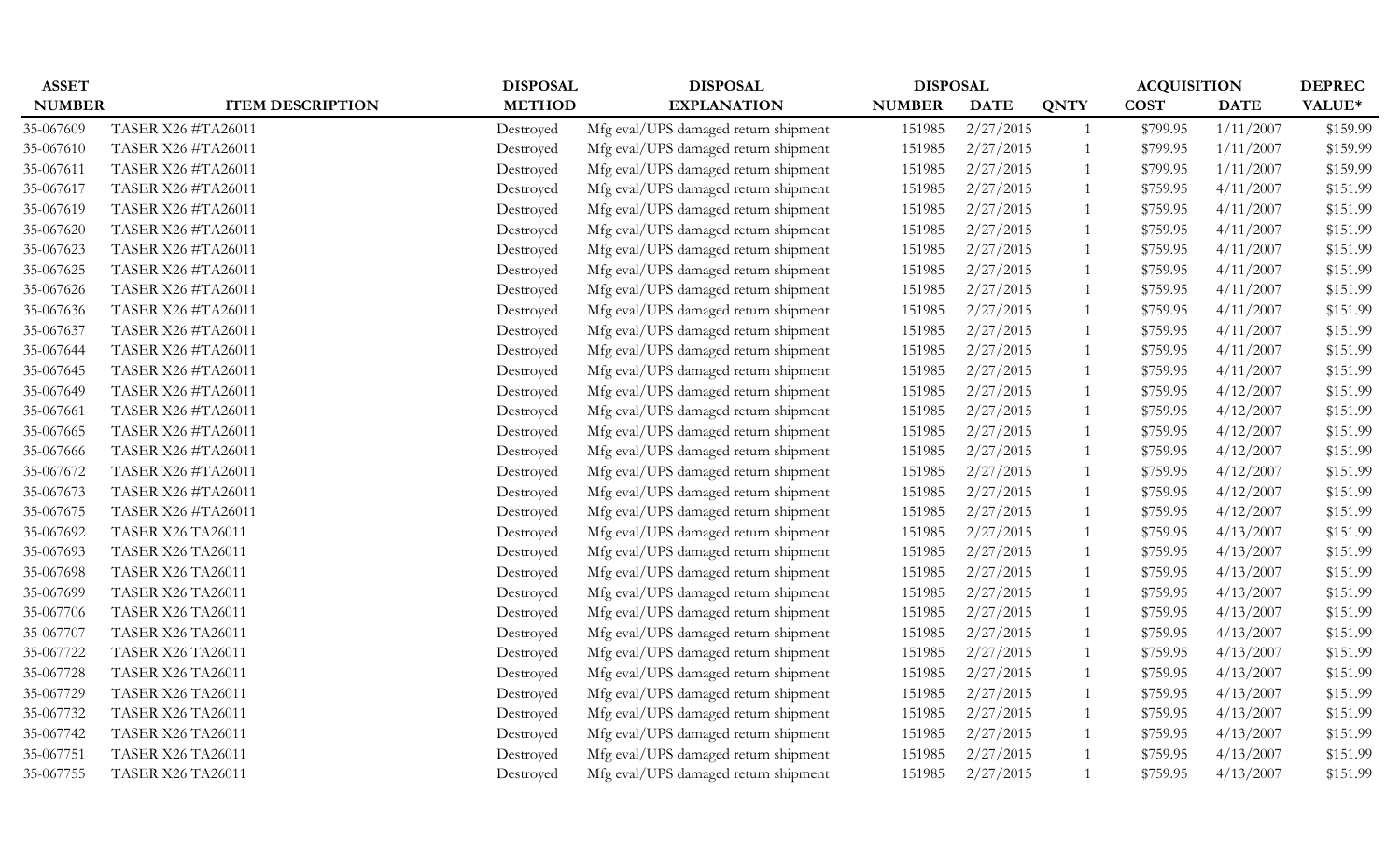| <b>ASSET</b>  |                                            | <b>DISPOSAL</b> | <b>DISPOSAL</b>                      | <b>DISPOSAL</b> |             |                | <b>ACQUISITION</b> |             | <b>DEPREC</b> |
|---------------|--------------------------------------------|-----------------|--------------------------------------|-----------------|-------------|----------------|--------------------|-------------|---------------|
| <b>NUMBER</b> | <b>ITEM DESCRIPTION</b>                    | <b>METHOD</b>   | <b>EXPLANATION</b>                   | <b>NUMBER</b>   | <b>DATE</b> | <b>QNTY</b>    | <b>COST</b>        | <b>DATE</b> | VALUE*        |
| 35-067759     | <b>TASER X26 TA26011</b>                   | Destroyed       | Mfg eval/UPS damaged return shipment | 151985          | 2/27/2015   | 1              | \$759.95           | 4/13/2007   | \$151.99      |
| 35-067772     | <b>TASER X26 TA26011</b>                   | Destroyed       | Mfg eval/UPS damaged return shipment | 151985          | 2/27/2015   | -1             | \$759.95           | 4/13/2007   | \$151.99      |
| 35-067773     | <b>TASER X26 TA26011</b>                   | Destroyed       | Mfg eval/UPS damaged return shipment | 151985          | 2/27/2015   | -1             | \$759.95           | 4/13/2007   | \$151.99      |
| 35-068020     | Taser, X26, #TA26011                       | Destroyed       | Mfg eval/UPS damaged return shipment | 151985          | 2/27/2015   | -1             | \$769.95           | 3/11/2008   | \$230.99      |
| 35-068024     | Taser, X26, #TA26011                       | Destroyed       | Mfg eval/UPS damaged return shipment | 151985          | 2/27/2015   | -1             | \$769.95           | 3/11/2008   | \$230.99      |
| 35-068025     | Taser, X26, #TA26011                       | Destroyed       | Mfg eval/UPS damaged return shipment | 151985          | 2/27/2015   | $\overline{1}$ | \$769.95           | 3/11/2008   | \$230.99      |
| 35-068027     | Taser, X26, #TA26011                       | Destroyed       | Mfg eval/UPS damaged return shipment | 151985          | 2/27/2015   | 1              | \$769.95           | 3/11/2008   | \$230.99      |
| 35-068030     | Taser, X26, #TA26011                       | Destroyed       | Mfg eval/UPS damaged return shipment | 151985          | 2/27/2015   | $\mathbf{1}$   | \$769.95           | 3/11/2008   | \$230.99      |
| 35-068032     | Taser, X26, #TA26011                       | Destroyed       | Mfg eval/UPS damaged return shipment | 151985          | 2/27/2015   | $\overline{1}$ | \$769.95           | 3/11/2008   | \$230.99      |
| 35-068053     | Taser, X26, #TA26011                       | Destroyed       | Mfg eval/UPS damaged return shipment | 151985          | 2/27/2015   | -1             | \$769.95           | 3/11/2008   | \$230.99      |
| 35-068060     | Taser, X26, #TA26011                       | Destroyed       | Mfg eval/UPS damaged return shipment | 151985          | 2/27/2015   | $\mathbf{1}$   | \$769.95           | 3/11/2008   | \$230.99      |
| 35-068062     | Taser, X26, #TA26011                       | Destroyed       | Mfg eval/UPS damaged return shipment | 151985          | 2/27/2015   | 1              | \$769.95           | 3/11/2008   | \$230.99      |
| 35-068063     | Taser, X26, #TA26011                       | Destroyed       | Mfg eval/UPS damaged return shipment | 151985          | 2/27/2015   | -1             | \$769.95           | 3/11/2008   | \$230.99      |
| 35-068070     | Taser, X26, #TA26011                       | Destroyed       | Mfg eval/UPS damaged return shipment | 151985          | 2/27/2015   | 1              | \$769.95           | 3/11/2008   | \$230.99      |
| 35-068076     | Taser, X26, #TA26011                       | Destroyed       | Mfg eval/UPS damaged return shipment | 151985          | 2/27/2015   | $\overline{1}$ | \$769.95           | 3/11/2008   | \$230.99      |
| 35-068104     | Taser, X26, #TA26011                       | Destroyed       | Mfg eval/UPS damaged return shipment | 151985          | 2/27/2015   | -1             | \$769.95           | 3/11/2008   | \$230.99      |
| 35-068105     | Taser, X26, #TA26011                       | Destroyed       | Mfg eval/UPS damaged return shipment | 151985          | 2/27/2015   | -1             | \$769.95           | 3/11/2008   | \$230.99      |
| 35-068111     | Taser, X26, #TA26011                       | Destroyed       | Mfg eval/UPS damaged return shipment | 151985          | 2/27/2015   | -1             | \$769.95           | 3/11/2008   | \$230.99      |
| 35-068115     | Taser, X26, #TA26011                       | Destroyed       | Mfg eval/UPS damaged return shipment | 151985          | 2/27/2015   | -1             | \$769.95           | 3/11/2008   | \$230.99      |
| 35-068126     | Taser, X26, #TA26011                       | Destroyed       | Mfg eval/UPS damaged return shipment | 151985          | 2/27/2015   | 1              | \$793.75           | 8/13/2008   | \$238.13      |
| 35-068144     | Taser, X26, #TA26011                       | Destroyed       | Mfg eval/UPS damaged return shipment | 151985          | 2/27/2015   | $\overline{1}$ | \$793.75           | 8/13/2008   | \$238.13      |
| 35-068145     | Taser, X26, #TA26011                       | Destroyed       | Mfg eval/UPS damaged return shipment | 151985          | 2/27/2015   | 1              | \$793.75           | 8/13/2008   | \$238.13      |
| 35-068148     | Taser, X26, #TA26012                       | Destroyed       | Mfg eval/UPS damaged return shipment | 151985          | 2/27/2015   |                | \$798.65           | 11/3/2008   | \$239.60      |
| 35-068149     | Taser, X26, #TA26012                       | Destroyed       | Mfg eval/UPS damaged return shipment | 151985          | 2/27/2015   | -1             | \$798.65           | 11/3/2008   | \$239.60      |
| 35-068152     | Taser, X26, #TA26012                       | Destroyed       | Mfg eval/UPS damaged return shipment | 151985          | 2/27/2015   | -1             | \$798.65           | 11/3/2008   | \$239.60      |
| 35-068164     | Taser, X26, #TA26012                       | Destroyed       | Mfg eval/UPS damaged return shipment | 151985          | 2/27/2015   | $\mathbf{1}$   | \$798.65           | 11/3/2008   | \$239.60      |
| 35-068220     | Taser, X26, #TA26012                       | Destroyed       | Mfg eval/UPS damaged return shipment | 151985          | 2/27/2015   | 1              | \$814.95           | 4/8/2009    | \$325.98      |
| 35-068537     | TASER, X26, #TA26012                       | Destroyed       | Mfg eval/UPS damaged return shipment | 151985          | 2/27/2015   | 1              | \$799.00           | 1/5/2010    | \$399.50      |
| 35-068548     | TASER, X26, #TA26012                       | Destroyed       | Mfg eval/UPS damaged return shipment | 151985          | 2/27/2015   | 1              | \$799.00           | 1/5/2010    | \$399.50      |
| 35-068570     | TASER, X26, #TA26012                       | Destroyed       | Mfg eval/UPS damaged return shipment | 151985          | 2/27/2015   | 1              | \$799.00           | 1/5/2010    | \$399.50      |
| 35-068651     | TASER, X26 RA26011                         | Destroyed       | Mfg eval/UPS damaged return shipment | 151985          | 2/27/2015   | -1             | \$550.00           | 2/14/2011   | \$330.00      |
| 35-075134     | LAWN MOWER, TROY BILT, ZERO TURN 25HP 50IN | Stolen          | Burglary from locked storage area    | 152160          | 3/10/2015   | $\overline{1}$ | \$2,899.00         | 7/1/2010    | \$1,449.50    |
| 35-088610     | CAMERA BODY CAM KIT HD                     | Lost            | Left in case on top of vehicle/theft | 154605          | 8/6/2015    | $\mathbf{1}$   | \$428.95           | 4/23/2015   | \$428.95      |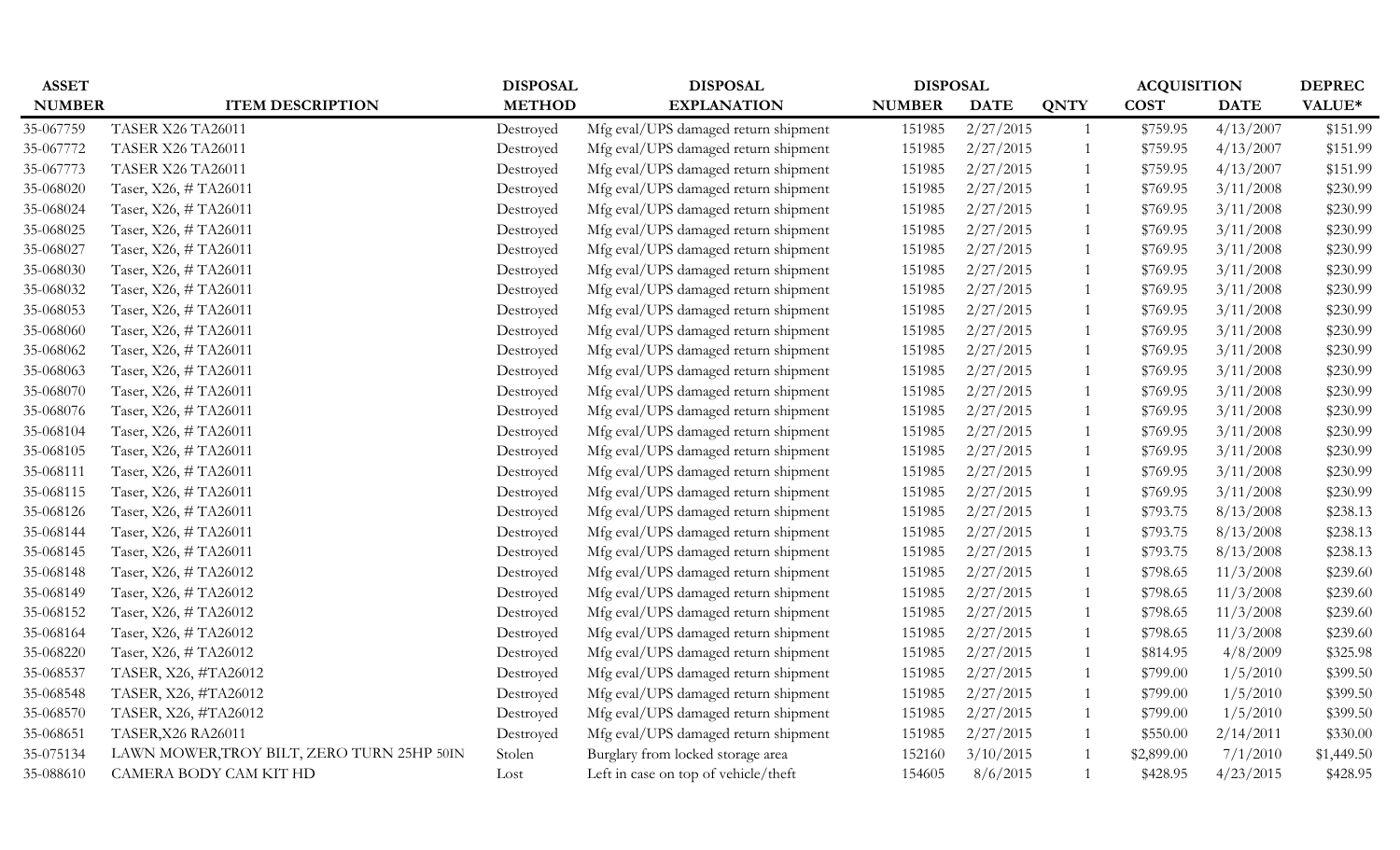| <b>ASSET</b>  |                                                                  | <b>DISPOSAL</b> | <b>DISPOSAL</b>                            | <b>DISPOSAL</b> |             |                | <b>ACQUISITION</b> |             | <b>DEPREC</b> |
|---------------|------------------------------------------------------------------|-----------------|--------------------------------------------|-----------------|-------------|----------------|--------------------|-------------|---------------|
| <b>NUMBER</b> | <b>ITEM DESCRIPTION</b>                                          | <b>METHOD</b>   | <b>EXPLANATION</b>                         | <b>NUMBER</b>   | <b>DATE</b> | <b>QNTY</b>    | <b>COST</b>        | <b>DATE</b> | VALUE*        |
| 35-081388     | EXTERNAL HARD DRIVE, WD MY PASSPORT 2TB                          | Stolen          | Theft from HQ Office                       | 154845          | 9/22/2015   | $\mathbf{1}$   | \$139.00           | 1/13/2014   | \$125.10      |
| 35-083899     | RIFLE SMITH&WESSON 81100/MP15                                    | Stolen          | Burglary from employee vehicle             | 154856          | 9/18/2015   | $\mathbf{1}$   | \$888.25           | 9/30/2013   | \$710.60      |
| 35-089199     | <b>BINOCULARS</b>                                                | Lost            | Misplaced assets during consolidation      | 154996          | 9/29/2015   |                | \$525.00           | 4/15/1989   | \$52.50       |
| 35-089200     | RADIO PORTABLE W/BATTERY & CHA                                   | Lost            | Misplaced assets during consolidation      | 154996          | 9/29/2015   |                | \$686.00           | 8/19/1999   | \$68.60       |
| 35-089183     | KENWOOD HB 110W RF DKP25                                         | Lost            | Misplaced assets during consolidation      | 154996          | 9/29/2015   |                | \$1,300.50         | 6/28/2005   | \$130.05      |
| 35-089185     | KENWOOD HB 110W RF DKP25                                         | Lost            | Misplaced assets during consolidation      | 154996          | 9/29/2015   |                | \$2,545.00         | 8/11/2006   | \$254.50      |
| 35-089187     | DELL LAPTOP LATTUDE D820                                         | Lost            | Misplaced assets during consolidation      | 154996          | 9/29/2015   |                | \$1,551.03         | 11/3/2006   | \$155.10      |
| 35-089186     | KENWOOD HB 110W RF DKP25                                         | Lost            | Misplaced assets during consolidation      | 154996          | 9/29/2015   |                | \$2,540.00         | 11/30/2006  | \$254.00      |
| 35-089188     | DELL LAPTOP LITITUDE D830                                        | Lost            | Misplaced assets during consolidation      | 154996          | 9/29/2015   | $\mathbf{1}$   | \$1,551.03         | 8/10/2008   | \$465.31      |
| 35-089189     | DUKANE DATA/VIDEO PROJECTORS                                     | Lost            | Misplaced assets during consolidation      | 154996          | 9/29/2015   |                | \$599.00           | 11/12/2009  | \$239.60      |
| 35-089191     | DELL LAPTOP LATITUDE E6510                                       | Lost            | Misplaced assets during consolidation      | 154996          | 9/29/2015   | $\mathbf{1}$   | \$1,353.00         | 12/14/2010  | \$676.50      |
| 35-089192     | DELL LAPTOP LATITUDE E6510                                       | Lost            | Misplaced assets during consolidation      | 154996          | 9/29/2015   |                | \$1,353.00         | 12/14/2010  | \$676.50      |
| 35-089193     | HP LAPTOP 8440P                                                  | Lost            | Misplaced assets during consolidation      | 154996          | 9/29/2015   |                | \$1,055.00         | 1/28/2011   | \$633.00      |
| 35-089195     | HARRIS TWO-WAY RADIO                                             | Lost            | Misplaced assets during consolidation      | 154996          | 9/29/2015   |                | \$4,447.29         | 11/12/2013  | \$3,557.83    |
| 35-089196     | <b>CAMERA NIKON D7100 DSLR</b>                                   | Lost            | Misplaced assets during consolidation      | 154996          | 9/29/2015   |                | \$2,000.58         | 8/21/2014   | \$1,800.52    |
| 35-089197     | <b>CAMERA NIKON D7100 DSLR</b>                                   | Lost            | Misplaced assets during consolidation      | 154996          | 9/29/2015   |                | \$2,000.58         | 8/21/2014   | \$1,800.52    |
| <b>Totals</b> |                                                                  |                 |                                            |                 |             | 200            | \$196,633.98       |             | \$63,398.79   |
|               |                                                                  |                 |                                            |                 |             |                |                    |             |               |
|               | <b>ALABAMA REAL ESTATE COMMISSION (38)</b>                       |                 |                                            |                 |             |                |                    |             |               |
| 38-001589     | IPAD WI-FI CELLULAR 16GB                                         | Stolen          | Item stolen during out of state conference | 154927          | 9/29/2015   |                | \$651.34           | 7/26/2013   | \$521.07      |
| <b>Totals</b> |                                                                  |                 |                                            |                 |             | $\mathbf{1}$   | \$651.34           |             | \$521.07      |
|               | Department of Revenue (40)                                       |                 |                                            |                 |             |                |                    |             |               |
| 40-082099     | DELL LATITUDE E6510 LAPTOP                                       | Lost            | Misplaced/transfer between employees       | 150019          | 10/10/2014  |                | \$1,194.01         | 9/1/2010    | \$597.01      |
| 40-082324     | DELL LATITUDE E6510 LAPTOP                                       | Stolen          | Burglary and vandalism of vehicle          | 151484          | 1/16/2015   |                | \$1,194.01         | 9/23/2010   | \$597.01      |
| 40-083873     | iphone 5s with 16 GB                                             | Stolen          | Forced entry vehicle burglary              | 153052          | 5/6/2015    |                | \$199.99           | 7/16/2014   | \$179.99      |
| 40-084229     | LATITUDE E6540 2.9GHZ LAPTOP                                     | Stolen          | Burglary from employee vehicle             | 154647          | 8/12/2015   |                | \$1,484.70         | 8/28/2014   | \$1,336.23    |
| Totals        |                                                                  |                 |                                            |                 |             | $\overline{4}$ | \$4,072.71         |             | \$2,710.23    |
|               |                                                                  |                 |                                            |                 |             |                |                    |             |               |
| 45-000904     | <b>Department of Veterans Affairs (45)</b><br><b>4 DOOR CSUV</b> |                 | Totaled in motor vehicle accident          | 150020          | 10/7/2014   |                | \$21,749.00        | 6/8/2012    | \$15,224.30   |
|               |                                                                  | Destroyed       | Theft of items from offices                |                 |             |                |                    | 8/17/2006   |               |
| 45-000664     | PROJECTOR MULTI-MEDIA<br>DELL LAP TOP COMPUTER                   | Stolen          |                                            | 151329          | 5/12/2015   |                | \$1,185.75         |             | \$118.58      |
| 45-000703     |                                                                  | Stolen          | Theft of items from offices                | 151329          | 5/12/2015   |                | \$1,551.03         | 2/5/2008    | \$465.31      |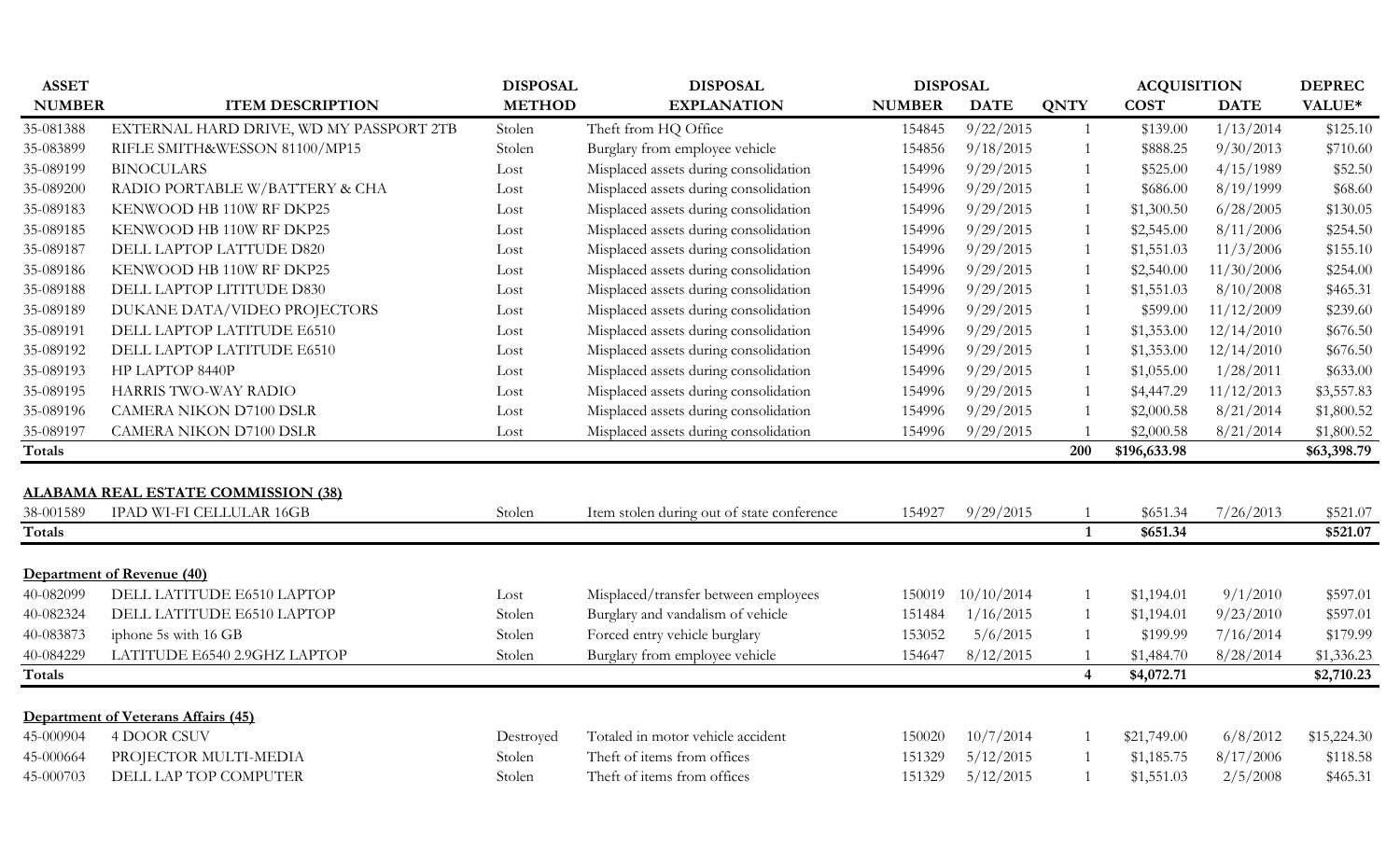| <b>ASSET</b>               |                                             | <b>DISPOSAL</b> | <b>DISPOSAL</b>                         | <b>DISPOSAL</b> |             |                | <b>ACQUISITION</b>         |             | <b>DEPREC</b>            |
|----------------------------|---------------------------------------------|-----------------|-----------------------------------------|-----------------|-------------|----------------|----------------------------|-------------|--------------------------|
| <b>NUMBER</b>              | <b>ITEM DESCRIPTION</b>                     | <b>METHOD</b>   | <b>EXPLANATION</b>                      | <b>NUMBER</b>   | <b>DATE</b> | <b>QNTY</b>    | <b>COST</b>                | <b>DATE</b> | VALUE*                   |
| 45-000861                  | DELL LATITUDE D820 LAPTOP                   | Stolen          | Theft of items from offices             | 151329          | 5/12/2015   | $\mathbf{1}$   | \$1,551.03                 | 5/30/2007   | \$310.21                 |
| 45-000862                  | DELL LATITUDE D820 LAPTOP                   | Stolen          | Theft of items from offices             | 151329          | 5/12/2015   | $\mathbf{1}$   | \$1,551.03                 | 5/30/2007   | \$310.21                 |
| 45-000863                  | DELL LATITUDE D820 LAPTOP                   | Stolen          | Theft of items from offices             | 151329          | 5/12/2015   | 1              | \$1,551.03                 | 5/30/2007   | \$310.21                 |
| 45-000864                  | DELL LATITUDE D820 LAPTOP                   | Stolen          | Theft of items from offices             | 151329          | 5/12/2015   | 1              | \$1,551.03                 | 5/30/2007   | \$310.21                 |
| 45-000866                  | DELL LATITUDE D820 LAPTOP                   | Stolen          | Theft of items from offices             | 151329          | 5/12/2015   | 1              | \$1,551.03                 | 5/30/2007   | \$310.21                 |
| 45-004691                  | CPU W KEYBOARD AND MONITOR                  | Lost            | Unlocated during absence of prop mgr    | 154077          | 7/23/2015   | 1              | \$2,064.00                 | 6/19/1999   | \$206.40                 |
| 45-000810                  | Dell laptop computer                        | Lost            | Unlocated during absence of prop mgr    | 154077          | 7/23/2015   | 1              | \$1,551.03                 | 8/8/2005    | \$155.10                 |
| 45-000808                  | hardrrive                                   | Lost            | Unlocated during absence of prop mgr    | 154077          | 7/23/2015   | 1              | \$870.53                   | 10/1/2005   | \$87.05                  |
| 45-000668                  | DESK STENO WORKSTATION LEFT RETURN          | Lost            | Unlocated during absence of prop mgr    | 154077          | 7/23/2015   | 1              | \$565.00                   | 11/7/2006   | \$56.50                  |
| 45-000718                  | ADVANCED DESK TOP 755                       | Lost            | Unlocated during absence of prop mgr    | 154077          | 7/23/2015   | $\mathbf{1}$   | \$870.53                   | 6/16/2008   | \$261.16                 |
| 45-000883                  | Desktop, 3ghz, 1GB                          | Lost            | Unlocated during absence of prop mgr    | 154077          | 7/23/2015   | $\mathbf{1}$   | \$870.00                   | 9/13/2005   | \$87.00                  |
| 45-000890                  | <b>MINITOWER BASE</b>                       | Lost            | Unlocated during absence of prop mgr    | 154077          | 7/23/2015   |                | \$865.00                   | 8/4/2011    | \$519.00                 |
| <b>Totals</b>              |                                             |                 |                                         |                 |             | 15             | \$39,897.02                |             | \$18,731.43              |
|                            |                                             |                 |                                         |                 |             |                |                            |             |                          |
|                            | <b>ALABAMA STATE PORT AUTHORITY (47)</b>    |                 |                                         |                 |             |                |                            |             |                          |
| 47-034099                  | HAND-HELD RADIO                             | Lost            | Unlocated during internal audit         | 154778          | 8/26/2015   | 1              | \$513.00                   | 3/16/2011   | \$307.80                 |
| 47-034107                  | HAND-HELD RADIO                             | Lost            | Unlocated during internal audit         | 154778          | 8/26/2015   | 1              | \$513.00                   | 3/16/2011   | \$307.80                 |
| 47-029944                  | PORTABLE RADIO                              | Lost            | Unlocated during internal audit         | 154778          | 8/26/2015   | -1             | \$549.80                   | 3/5/2014    | \$494.82                 |
| 47-034264                  | PORTABLE RADIO                              | Destroyed       | Employee accidentally dropped in Gulf   | 154779          | 8/26/2015   |                | \$513.00                   | 12/16/2011  | \$307.80                 |
| <b>Totals</b>              |                                             |                 |                                         |                 |             | $\overline{4}$ | \$2,088.80                 |             | \$1,418.22               |
|                            |                                             |                 |                                         |                 |             |                |                            |             |                          |
|                            | <b>Emergency Management Agency (57)</b>     |                 |                                         |                 |             |                |                            |             |                          |
| 57-004381<br><b>Totals</b> | Controller, Backup (for VHF TAR)            | Lost            | Lost by County during office relocation | 154815          | 9/10/2015   | 1              | \$30,000.00<br>\$30,000.00 | 6/30/2001   | \$3,000.00<br>\$3,000.00 |
|                            |                                             |                 |                                         |                 |             |                |                            |             |                          |
|                            | <b>Department of Forensic Sciences (61)</b> |                 |                                         |                 |             |                |                            |             |                          |
| 61-008181                  | SCANNER BARCODE PDA W/CRADLE                | Lost            | Unlocated during internal audit         | 150358          | 10/28/2014  | $\overline{1}$ | \$1,350.00                 | 7/29/2004   | \$135.00                 |
| 61-008421                  | PRINTER LASERJET                            | Lost            | Unlocated during internal audit         | 150358          | 10/28/2014  | 1              | \$1,053.00                 | 7/1/2005    | \$105.30                 |
| 61-008457                  | MONITOR COMPUTER 19" FLAT PANEL             | Lost            | Unlocated during internal audit         | 150358          | 10/28/2014  | $\mathbf{1}$   | \$523.00                   | 1/4/2006    | \$52.30                  |
| 61-008546                  | <b>CAMERA DIGITAL</b>                       | Lost            | Unlocated during internal audit         | 150358          | 10/28/2014  | $\mathbf{1}$   | \$1,039.94                 | 3/6/2006    | \$103.99                 |
| 61-011266                  | BATTERY POWER SUPPLY (FOR COMPUTER)         | Lost            | Unlocated during internal audit         | 150358          | 10/28/2014  | $\mathbf{1}$   | \$1,079.00                 | 5/28/2013   | \$863.20                 |
| 61-G00278                  | $A/C$ 18K BTU                               | Lost            | Unlocated during internal audit         | 150359          | 10/28/2014  | 1              | \$426.55                   | 7/28/2011   | \$255.93                 |
| 61-007961                  | REFRIGERATOR SLIDE 3 DOORS PREMIER          | Lost            | Broken/Discarded by USA Medical Ctr     | 153385          | 5/29/2015   | 1              | \$4,439.33                 | 9/12/2003   | \$443.93                 |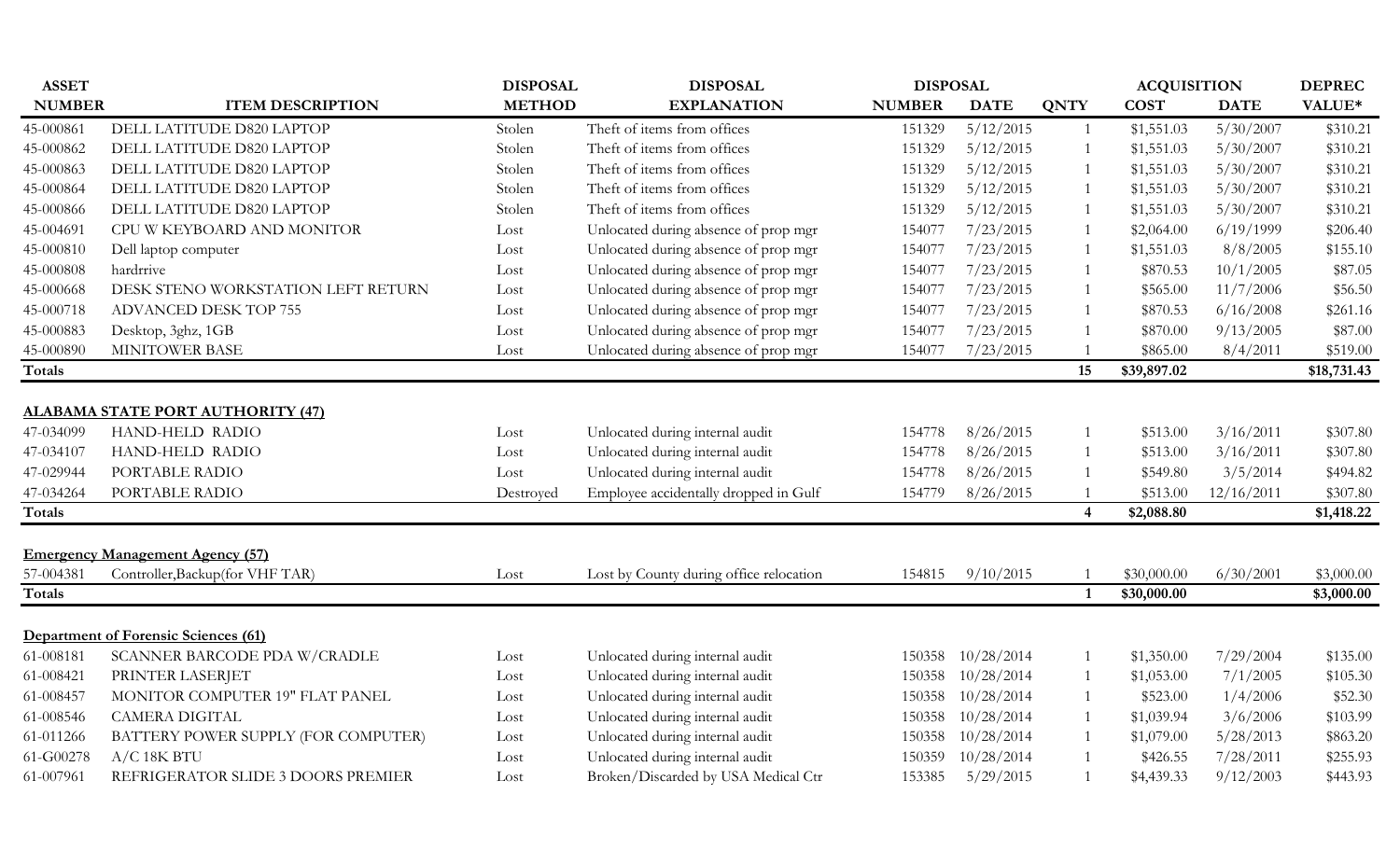| <b>NUMBER</b><br><b>METHOD</b><br><b>EXPLANATION</b><br><b>ITEM DESCRIPTION</b><br><b>NUMBER</b><br><b>COST</b><br><b>DATE</b><br>VALUE*<br><b>DATE</b><br><b>QNTY</b><br>BREATHALYZER ALCOTEST W/ACCESS<br>9/3/2015<br>\$7,172.00<br>1/13/2000<br>61-007116<br>Destroyed by County jail inmate<br>154828<br>Destroyed<br>\$17,082.82<br>Totals<br>8<br>Soil & Water Conservation Commission (67)<br>CHAIR-RAPPORT<br>67-000804<br>153877<br>7/20/2015<br>\$520.73<br>3/1/1998<br>Broken - disposed of inadvertenly<br>Lost<br>Totals<br>1<br>\$520.73<br><b>ALABAMA DEPARTMENT OF COMMERCE (69)</b><br><b>DISPLAY BOOTH</b><br>69-002759<br>Lost/emergency evacuation in Germany<br>12/22/2014<br>10/4/2000<br>Lost<br>151311<br>\$1,410.00<br>Theft of item from office<br>6/24/2015<br>69-003092<br>COMPUTER, TABLET, MACBOOK AIR<br>153883<br>\$949.00<br>8/13/2013<br>Stolen<br>$\overline{2}$<br>Totals<br>\$2,359.00<br>Alabama Dept. of Environmental Management (74)<br>74-018342<br>PC Laptop Fujitsu T902<br>12/5/2014<br>Stolen<br>Employee residential burglary<br>\$2,151.22<br>9/3/2013<br>150365<br>PH METER<br>Fell from boat into river during testing<br>74-010776<br>11/13/2014<br>6/3/1998<br>\$495.00<br>Destroyed<br>150636<br>-1<br>Fell from boat into river during testing<br>74-015611<br><b>METER PH</b><br>Destroyed<br>150636 11/13/2014<br>\$735.00<br>8/15/2006<br>-1<br>Unlocated during internal audit<br>74-017899<br>iPad2<br>150819 12/18/2014<br>\$784.58<br>1/4/2012<br>\$549.21<br>Lost<br>74-015025<br>Lost during out of state conference<br>9/23/2015<br>P C LAPTOP P41.7/512MB/40GB<br>154961<br>\$1,274.00<br>8/25/2005<br>Lost<br>Totals<br>$\overline{5}$<br>\$5,439.80<br><b>Liquefied Petroleum Gas Board (78)</b><br>78-000599<br>Nikon Digital Camera D 3000<br>Theft of item from office or vehicle<br>5/12/2015<br>\$529.95<br>Stolen<br>150633<br>8/3/2010<br>$\overline{1}$<br>Totals<br>\$529.95<br>$\mathbf{1}$ | <b>ASSET</b>        | <b>DISPOSAL</b> | <b>DISPOSAL</b> | <b>DISPOSAL</b> |  | <b>ACQUISITION</b> | <b>DEPREC</b> |
|--------------------------------------------------------------------------------------------------------------------------------------------------------------------------------------------------------------------------------------------------------------------------------------------------------------------------------------------------------------------------------------------------------------------------------------------------------------------------------------------------------------------------------------------------------------------------------------------------------------------------------------------------------------------------------------------------------------------------------------------------------------------------------------------------------------------------------------------------------------------------------------------------------------------------------------------------------------------------------------------------------------------------------------------------------------------------------------------------------------------------------------------------------------------------------------------------------------------------------------------------------------------------------------------------------------------------------------------------------------------------------------------------------------------------------------------------------------------------------------------------------------------------------------------------------------------------------------------------------------------------------------------------------------------------------------------------------------------------------------------------------------------------------------------------------------------------------------------------------------------------------------------------------------------------------------------------------------------------|---------------------|-----------------|-----------------|-----------------|--|--------------------|---------------|
|                                                                                                                                                                                                                                                                                                                                                                                                                                                                                                                                                                                                                                                                                                                                                                                                                                                                                                                                                                                                                                                                                                                                                                                                                                                                                                                                                                                                                                                                                                                                                                                                                                                                                                                                                                                                                                                                                                                                                                          |                     |                 |                 |                 |  |                    |               |
|                                                                                                                                                                                                                                                                                                                                                                                                                                                                                                                                                                                                                                                                                                                                                                                                                                                                                                                                                                                                                                                                                                                                                                                                                                                                                                                                                                                                                                                                                                                                                                                                                                                                                                                                                                                                                                                                                                                                                                          |                     |                 |                 |                 |  |                    | \$717.20      |
|                                                                                                                                                                                                                                                                                                                                                                                                                                                                                                                                                                                                                                                                                                                                                                                                                                                                                                                                                                                                                                                                                                                                                                                                                                                                                                                                                                                                                                                                                                                                                                                                                                                                                                                                                                                                                                                                                                                                                                          |                     |                 |                 |                 |  |                    | \$2,676.86    |
|                                                                                                                                                                                                                                                                                                                                                                                                                                                                                                                                                                                                                                                                                                                                                                                                                                                                                                                                                                                                                                                                                                                                                                                                                                                                                                                                                                                                                                                                                                                                                                                                                                                                                                                                                                                                                                                                                                                                                                          |                     |                 |                 |                 |  |                    |               |
|                                                                                                                                                                                                                                                                                                                                                                                                                                                                                                                                                                                                                                                                                                                                                                                                                                                                                                                                                                                                                                                                                                                                                                                                                                                                                                                                                                                                                                                                                                                                                                                                                                                                                                                                                                                                                                                                                                                                                                          |                     |                 |                 |                 |  |                    | \$52.07       |
|                                                                                                                                                                                                                                                                                                                                                                                                                                                                                                                                                                                                                                                                                                                                                                                                                                                                                                                                                                                                                                                                                                                                                                                                                                                                                                                                                                                                                                                                                                                                                                                                                                                                                                                                                                                                                                                                                                                                                                          |                     |                 |                 |                 |  |                    | \$52.07       |
|                                                                                                                                                                                                                                                                                                                                                                                                                                                                                                                                                                                                                                                                                                                                                                                                                                                                                                                                                                                                                                                                                                                                                                                                                                                                                                                                                                                                                                                                                                                                                                                                                                                                                                                                                                                                                                                                                                                                                                          |                     |                 |                 |                 |  |                    |               |
|                                                                                                                                                                                                                                                                                                                                                                                                                                                                                                                                                                                                                                                                                                                                                                                                                                                                                                                                                                                                                                                                                                                                                                                                                                                                                                                                                                                                                                                                                                                                                                                                                                                                                                                                                                                                                                                                                                                                                                          |                     |                 |                 |                 |  |                    | \$141.00      |
|                                                                                                                                                                                                                                                                                                                                                                                                                                                                                                                                                                                                                                                                                                                                                                                                                                                                                                                                                                                                                                                                                                                                                                                                                                                                                                                                                                                                                                                                                                                                                                                                                                                                                                                                                                                                                                                                                                                                                                          |                     |                 |                 |                 |  |                    | \$759.20      |
|                                                                                                                                                                                                                                                                                                                                                                                                                                                                                                                                                                                                                                                                                                                                                                                                                                                                                                                                                                                                                                                                                                                                                                                                                                                                                                                                                                                                                                                                                                                                                                                                                                                                                                                                                                                                                                                                                                                                                                          |                     |                 |                 |                 |  |                    | \$900.20      |
|                                                                                                                                                                                                                                                                                                                                                                                                                                                                                                                                                                                                                                                                                                                                                                                                                                                                                                                                                                                                                                                                                                                                                                                                                                                                                                                                                                                                                                                                                                                                                                                                                                                                                                                                                                                                                                                                                                                                                                          |                     |                 |                 |                 |  |                    |               |
|                                                                                                                                                                                                                                                                                                                                                                                                                                                                                                                                                                                                                                                                                                                                                                                                                                                                                                                                                                                                                                                                                                                                                                                                                                                                                                                                                                                                                                                                                                                                                                                                                                                                                                                                                                                                                                                                                                                                                                          |                     |                 |                 |                 |  |                    |               |
|                                                                                                                                                                                                                                                                                                                                                                                                                                                                                                                                                                                                                                                                                                                                                                                                                                                                                                                                                                                                                                                                                                                                                                                                                                                                                                                                                                                                                                                                                                                                                                                                                                                                                                                                                                                                                                                                                                                                                                          |                     |                 |                 |                 |  |                    | \$1,720.98    |
|                                                                                                                                                                                                                                                                                                                                                                                                                                                                                                                                                                                                                                                                                                                                                                                                                                                                                                                                                                                                                                                                                                                                                                                                                                                                                                                                                                                                                                                                                                                                                                                                                                                                                                                                                                                                                                                                                                                                                                          |                     |                 |                 |                 |  |                    | \$49.50       |
|                                                                                                                                                                                                                                                                                                                                                                                                                                                                                                                                                                                                                                                                                                                                                                                                                                                                                                                                                                                                                                                                                                                                                                                                                                                                                                                                                                                                                                                                                                                                                                                                                                                                                                                                                                                                                                                                                                                                                                          |                     |                 |                 |                 |  |                    | \$73.50       |
|                                                                                                                                                                                                                                                                                                                                                                                                                                                                                                                                                                                                                                                                                                                                                                                                                                                                                                                                                                                                                                                                                                                                                                                                                                                                                                                                                                                                                                                                                                                                                                                                                                                                                                                                                                                                                                                                                                                                                                          |                     |                 |                 |                 |  |                    |               |
|                                                                                                                                                                                                                                                                                                                                                                                                                                                                                                                                                                                                                                                                                                                                                                                                                                                                                                                                                                                                                                                                                                                                                                                                                                                                                                                                                                                                                                                                                                                                                                                                                                                                                                                                                                                                                                                                                                                                                                          |                     |                 |                 |                 |  |                    | \$127.40      |
|                                                                                                                                                                                                                                                                                                                                                                                                                                                                                                                                                                                                                                                                                                                                                                                                                                                                                                                                                                                                                                                                                                                                                                                                                                                                                                                                                                                                                                                                                                                                                                                                                                                                                                                                                                                                                                                                                                                                                                          |                     |                 |                 |                 |  |                    | \$2,520.58    |
|                                                                                                                                                                                                                                                                                                                                                                                                                                                                                                                                                                                                                                                                                                                                                                                                                                                                                                                                                                                                                                                                                                                                                                                                                                                                                                                                                                                                                                                                                                                                                                                                                                                                                                                                                                                                                                                                                                                                                                          |                     |                 |                 |                 |  |                    |               |
|                                                                                                                                                                                                                                                                                                                                                                                                                                                                                                                                                                                                                                                                                                                                                                                                                                                                                                                                                                                                                                                                                                                                                                                                                                                                                                                                                                                                                                                                                                                                                                                                                                                                                                                                                                                                                                                                                                                                                                          |                     |                 |                 |                 |  |                    | \$264.98      |
|                                                                                                                                                                                                                                                                                                                                                                                                                                                                                                                                                                                                                                                                                                                                                                                                                                                                                                                                                                                                                                                                                                                                                                                                                                                                                                                                                                                                                                                                                                                                                                                                                                                                                                                                                                                                                                                                                                                                                                          |                     |                 |                 |                 |  |                    | \$264.98      |
|                                                                                                                                                                                                                                                                                                                                                                                                                                                                                                                                                                                                                                                                                                                                                                                                                                                                                                                                                                                                                                                                                                                                                                                                                                                                                                                                                                                                                                                                                                                                                                                                                                                                                                                                                                                                                                                                                                                                                                          | Youth Services (83) |                 |                 |                 |  |                    |               |
| 83-014117<br><b>UPRIGHT FREEZER</b><br>School disposed of without permission<br>9/29/2015<br>9/15/1993<br>154950<br>\$608.00<br>Lost                                                                                                                                                                                                                                                                                                                                                                                                                                                                                                                                                                                                                                                                                                                                                                                                                                                                                                                                                                                                                                                                                                                                                                                                                                                                                                                                                                                                                                                                                                                                                                                                                                                                                                                                                                                                                                     |                     |                 |                 |                 |  |                    | \$60.80       |
| School disposed of without permission<br>83-049110<br><b>COMPUTER THIN CLIENT</b><br>9/29/2015<br>7/21/2004<br>\$675.78<br>154950<br>Lost<br>-1                                                                                                                                                                                                                                                                                                                                                                                                                                                                                                                                                                                                                                                                                                                                                                                                                                                                                                                                                                                                                                                                                                                                                                                                                                                                                                                                                                                                                                                                                                                                                                                                                                                                                                                                                                                                                          |                     |                 |                 |                 |  |                    | \$67.58       |
| School disposed of without permission<br>83-049116<br><b>COMPUTER THIN CLIENT</b><br>9/29/2015<br>\$675.78<br>7/21/2004<br>154950<br>Lost<br>-1                                                                                                                                                                                                                                                                                                                                                                                                                                                                                                                                                                                                                                                                                                                                                                                                                                                                                                                                                                                                                                                                                                                                                                                                                                                                                                                                                                                                                                                                                                                                                                                                                                                                                                                                                                                                                          |                     |                 |                 |                 |  |                    | \$67.58       |
| School disposed of without permission<br>83-013815<br>GATEWAY LAPTOP COMPUTER<br>9/29/2015<br>154950<br>\$1,361.00<br>9/8/2005<br>Lost<br>-1                                                                                                                                                                                                                                                                                                                                                                                                                                                                                                                                                                                                                                                                                                                                                                                                                                                                                                                                                                                                                                                                                                                                                                                                                                                                                                                                                                                                                                                                                                                                                                                                                                                                                                                                                                                                                             |                     |                 |                 |                 |  |                    | \$136.10      |
| School disposed of without permission<br>83-013822<br>GATEWAY LAPTOP COMPUTER<br>9/29/2015<br>9/8/2005<br>154950<br>\$1,361.00<br>1<br>Lost                                                                                                                                                                                                                                                                                                                                                                                                                                                                                                                                                                                                                                                                                                                                                                                                                                                                                                                                                                                                                                                                                                                                                                                                                                                                                                                                                                                                                                                                                                                                                                                                                                                                                                                                                                                                                              |                     |                 |                 |                 |  |                    | \$136.10      |
| 83-055348<br>School disposed of without permission<br>GATEWAY LAPTOP COMPUTER M285E<br>9/29/2015<br>9/27/2007<br>154950<br>\$1,345.60<br>Lost<br>-1                                                                                                                                                                                                                                                                                                                                                                                                                                                                                                                                                                                                                                                                                                                                                                                                                                                                                                                                                                                                                                                                                                                                                                                                                                                                                                                                                                                                                                                                                                                                                                                                                                                                                                                                                                                                                      |                     |                 |                 |                 |  |                    | \$269.12      |
| School disposed of without permission<br>83-055447<br>LAPTOP GATEWAY MPC 295 C<br>9/29/2015<br>\$1,465.00<br>5/13/2009<br>154950<br>Lost                                                                                                                                                                                                                                                                                                                                                                                                                                                                                                                                                                                                                                                                                                                                                                                                                                                                                                                                                                                                                                                                                                                                                                                                                                                                                                                                                                                                                                                                                                                                                                                                                                                                                                                                                                                                                                 |                     |                 |                 |                 |  |                    | \$586.00      |
| 83-055511<br>HP LAPTOP COMPUTER 4510S<br>School disposed of without permission<br>154950<br>9/29/2015<br>\$967.00<br>6/16/2009<br>Lost<br>$\overline{1}$                                                                                                                                                                                                                                                                                                                                                                                                                                                                                                                                                                                                                                                                                                                                                                                                                                                                                                                                                                                                                                                                                                                                                                                                                                                                                                                                                                                                                                                                                                                                                                                                                                                                                                                                                                                                                 |                     |                 |                 |                 |  |                    | \$386.80      |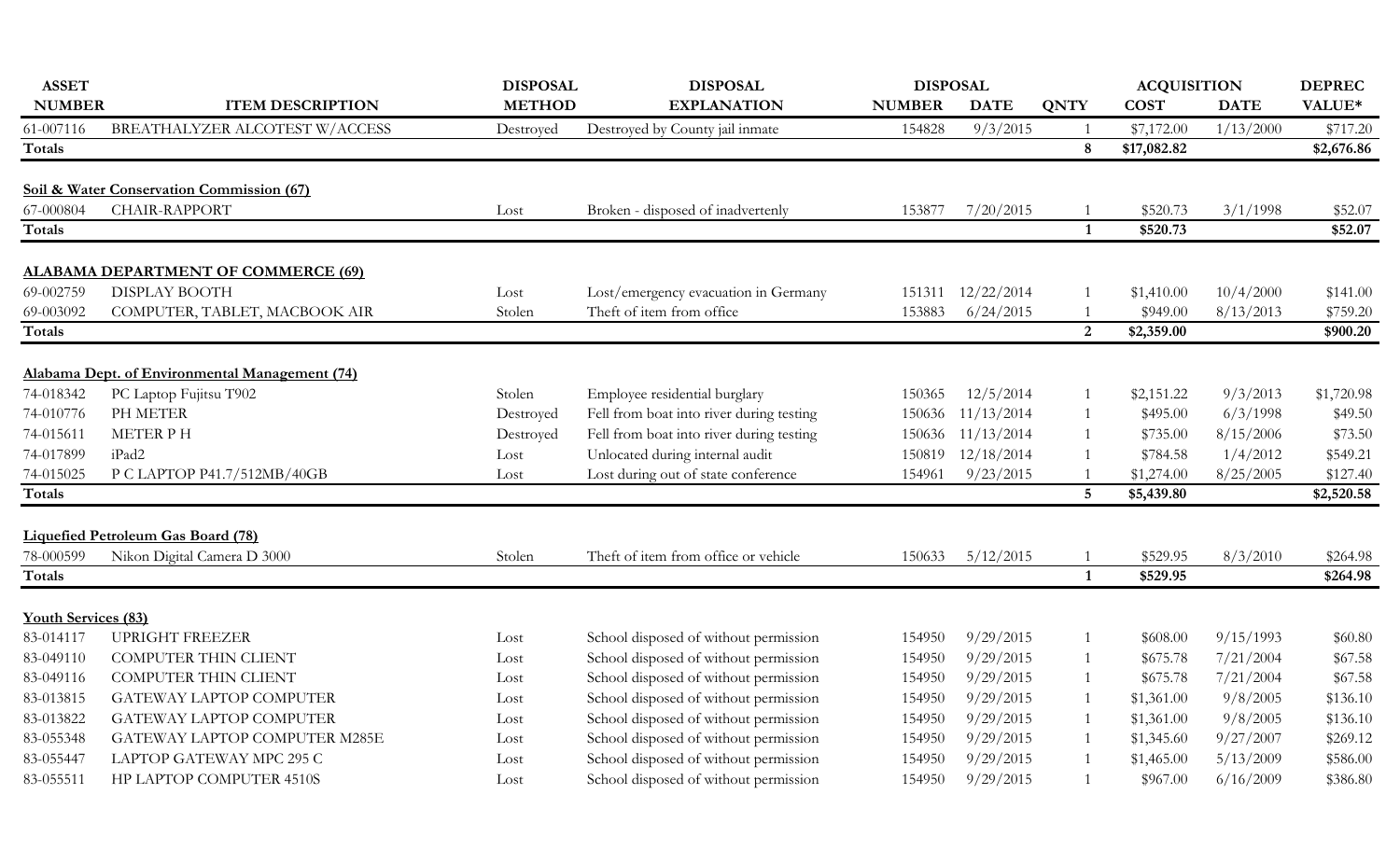| <b>ASSET</b>                   |                                      | <b>DISPOSAL</b><br><b>DISPOSAL</b> |                                       | <b>DISPOSAL</b> |             |                | <b>ACQUISITION</b> |             | <b>DEPREC</b> |
|--------------------------------|--------------------------------------|------------------------------------|---------------------------------------|-----------------|-------------|----------------|--------------------|-------------|---------------|
| <b>NUMBER</b>                  | <b>ITEM DESCRIPTION</b>              | <b>METHOD</b>                      | <b>EXPLANATION</b>                    | <b>NUMBER</b>   | <b>DATE</b> | <b>QNTY</b>    | <b>COST</b>        | <b>DATE</b> | VALUE*        |
| 83-055574                      | HP DESKTOP COMPUTER dc5800           | Lost                               | School disposed of without permission | 154950          | 9/29/2015   | $\overline{1}$ | \$865.00           | 6/16/2009   | \$346.00      |
| 83-055536                      | HP LAPTOP COMPUTER 6730s             | Lost                               | School disposed of without permission | 154950          | 9/29/2015   | $\overline{1}$ | \$967.00           | 6/16/2009   | \$386.80      |
| 83-055550                      | HP LAPTOP COMPUTER 6730s             | Lost                               | School disposed of without permission | 154950          | 9/29/2015   |                | \$967.00           | 6/16/2009   | \$386.80      |
| 83-053714                      | HP LAPTOP COMPUTER 4510s             | Lost                               | School disposed of without permission | 154950          | 9/29/2015   |                | \$1,100.00         | 9/9/2010    | \$550.00      |
| Totals                         |                                      |                                    |                                       |                 |             | 12             | \$12,358.16        |             | \$3,379.68    |
|                                |                                      |                                    |                                       |                 |             |                |                    |             |               |
|                                | <b>Historical Commission (88)</b>    |                                    |                                       |                 |             |                |                    |             |               |
| 88-09038G                      | DIGITAL GAME CAMERA, MOULTRIE M-80XT | Stolen                             | Burglary at State park                | 151895          | 2/20/2015   |                | \$160.00           | 8/8/2013    | \$128.00      |
| 88-09042G                      | DIGITAL GAME CAMERA, MOULTRIE M-80XT | Stolen                             | Burglary at State park                | 151895          | 2/20/2015   |                | \$160.00           | 6/5/2013    | \$128.00      |
| Totals                         |                                      |                                    |                                       |                 |             | 2              | \$320.00           |             | \$256.00      |
| <b>Medicaid Agency (89)</b>    |                                      |                                    |                                       |                 |             |                |                    |             |               |
| 89-005881                      | REFRIGERATOR, COMPACT 21X24X33       | Stolen                             | Stolen overnight from loading dock    | 154977          | 9/28/2015   |                | \$201.03           | 7/12/1994   | \$20.10       |
| Totals                         |                                      |                                    |                                       |                 |             | 1              | \$201.03           |             | \$20.10       |
|                                |                                      |                                    |                                       |                 |             |                |                    |             |               |
|                                | Children's Trust Fund (90)           |                                    |                                       |                 |             |                |                    |             |               |
| 90-000261                      | HP 6730B LAPTOP                      | Lost                               | Misplaced when office relocated       | 151812          | 2/12/2015   |                | \$1,224.00         | 10/9/2008   | \$367.20      |
| <b>Totals</b>                  |                                      |                                    |                                       |                 |             | $\mathbf{1}$   | \$1,224.00         |             | \$367.20      |
|                                | Alabama Space & Rocket Center (92)   |                                    |                                       |                 |             |                |                    |             |               |
| 92-010242                      | COMPUTER, LAPTOP                     | Lost                               | Employee drove off with item on car   | 150917          | 12/5/2014   | $\overline{1}$ | \$500.00           | 11/19/2010  | \$250.00      |
| 92-010491                      | Microcut cutter                      | Lost                               | Misplaced during exhibit move         | 150918          | 12/5/2014   | 1              | \$899.00           | 9/20/2012   | \$629.30      |
| 92-008390                      | SYSTEM, WIRELESS ACCESS              | Lost                               | Obsolete item/shop door open          | 150919          | 12/5/2014   | $\overline{1}$ | \$522.69           | 8/31/1999   | \$52.27       |
| 92-009790                      | COMPUTER, MINITOWER                  | Lost                               | Misplaced during move                 | 151500          | 1/20/2015   |                | \$823.00           | 6/27/2008   | \$246.90      |
| 92-007744                      | <b>COMPUTER</b>                      | Lost                               | Misplaced during transfer             | 151503          | 1/20/2015   |                | \$1,339.00         | 10/9/1997   | \$133.90      |
| 92-010444                      | Ipad                                 | Lost                               | Misplaced by sales team during event  | 153226          | 5/15/2015   |                | \$500.00           | 4/23/2012   | \$350.00      |
| Totals                         |                                      |                                    |                                       |                 |             | 6              | \$4,583.69         |             | \$1,662.37    |
|                                |                                      |                                    |                                       |                 |             |                |                    |             |               |
| <b>Finance Motor Pool (99)</b> |                                      |                                    |                                       |                 |             |                |                    |             |               |
| 99-002427                      | AUTOMOTIVE SCANNER                   | Lost                               | Left outside, unable to locate        | 151430          | 1/14/2015   |                | \$1,015.45         | 12/12/2008  | \$304.64      |
| Totals                         |                                      |                                    |                                       |                 |             | $\mathbf{1}$   | \$1,015.45         |             | \$304.64      |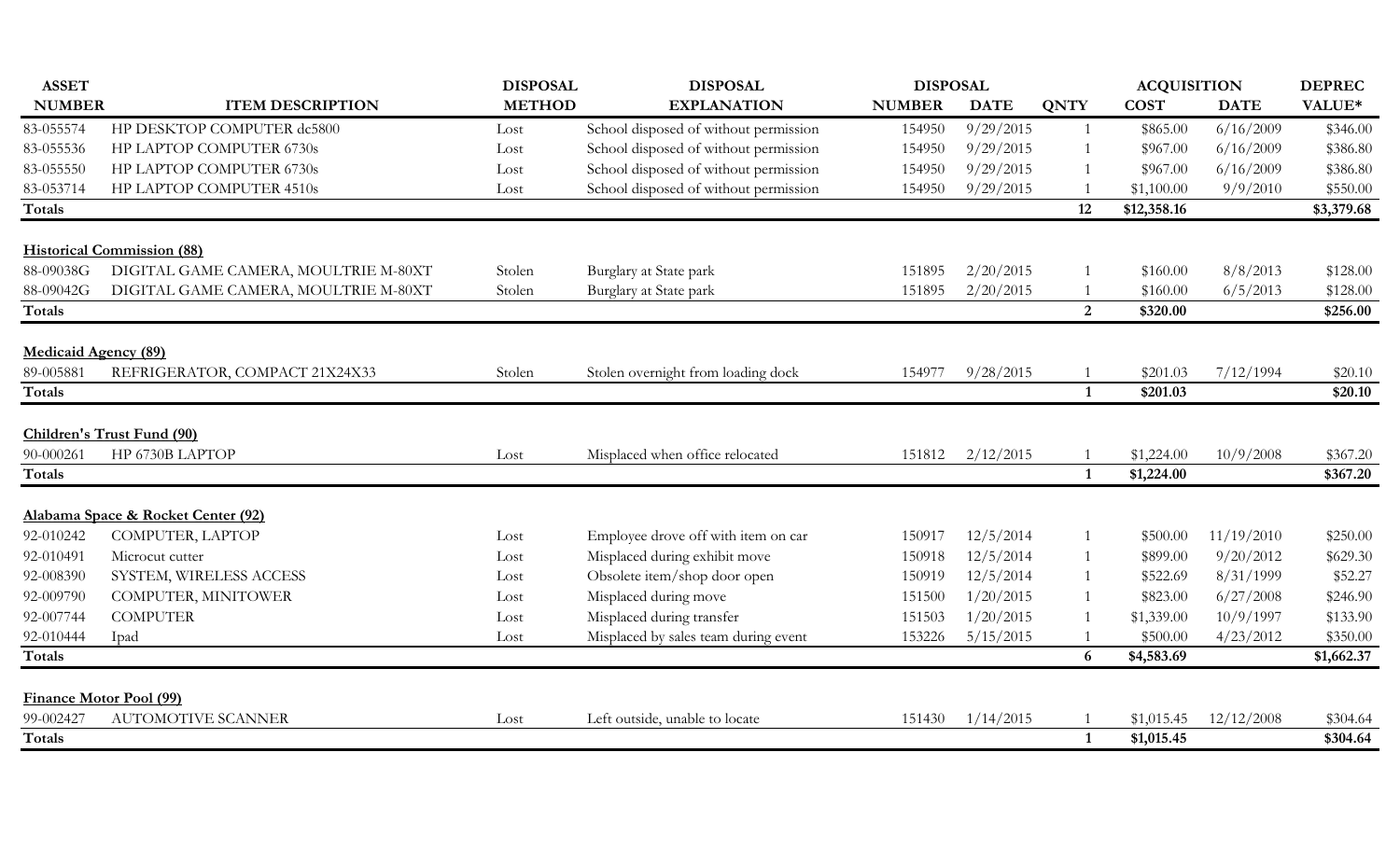| <b>ASSET</b>                    |                                             | <b>DISPOSAL</b> | <b>DISPOSAL</b>                              | <b>DISPOSAL</b> |             |                | <b>ACQUISITION</b> |             | <b>DEPREC</b> |
|---------------------------------|---------------------------------------------|-----------------|----------------------------------------------|-----------------|-------------|----------------|--------------------|-------------|---------------|
| <b>NUMBER</b>                   | <b>ITEM DESCRIPTION</b>                     | <b>METHOD</b>   | <b>EXPLANATION</b>                           | <b>NUMBER</b>   | <b>DATE</b> | <b>QNTY</b>    | <b>COST</b>        | <b>DATE</b> | VALUE*        |
|                                 | <b>ADMINISTRATIVE OFFICE OF COURTS (AC)</b> |                 |                                              |                 |             |                |                    |             |               |
| AC-014268                       | <b>LAPTOP</b>                               | Stolen          | Theft from unlocked vehicle/suspect detained | 152991          | 4/23/2015   | 1              | \$1,365.04         | 2/1/2007    | \$273.01      |
| AC-008706                       | <b>DESK</b>                                 | Destroyed       | By County employee during bldg demolition    | 153318          | 5/21/2015   | 1              | \$800.00           | 6/9/2005    | \$80.00       |
| AC-008707                       | <b>DESK</b>                                 | Destroyed       | By County employee during bldg demolition    | 153318          | 5/21/2015   | 1              | \$800.00           | 6/9/2005    | \$80.00       |
| AC-008709                       | <b>DESK</b>                                 | Destroyed       | By County employee during bldg demolition    | 153318          | 5/21/2015   | $\mathbf{1}$   | \$800.00           | 6/9/2005    | \$80.00       |
| AC-010805                       | <b>WAP</b>                                  | Lost            | Unlocated during last 2 audits               | 154598          | 9/1/2015    | $\mathbf{1}$   | \$552.46           | 8/14/2004   | \$55.25       |
| AC-013201                       | <b>ROUTER</b>                               | Lost            | Unlocated during last 2 audits               | 154598          | 9/1/2015    | 1              | \$809.10           | 7/25/2006   | \$80.91       |
| AC-013214                       | <b>ROUTER</b>                               | Lost            | Unlocated during last 2 audits               | 154598          | 9/1/2015    | 1              | \$809.10           | 7/25/2006   | \$80.91       |
| AC-013225                       | <b>SWITCH</b>                               | Lost            | Unlocated during last 2 audits               | 154598          | 9/1/2015    | 1              | \$751.10           | 7/26/2006   | \$75.11       |
| AC-013227                       | <b>SWITCH</b>                               | Lost            | Unlocated during last 2 audits               | 154598          | 9/1/2015    | $\mathbf{1}$   | \$751.10           | 7/26/2006   | \$75.11       |
| AC-013231                       | <b>SWITCH</b>                               | Lost            | Unlocated during last 2 audits               | 154598          | 9/1/2015    | $\mathbf{1}$   | \$751.10           | 7/26/2006   | \$75.11       |
| AC-013233                       | <b>SWITCH</b>                               | Lost            | Unlocated during last 2 audits               | 154598          | 9/1/2015    | $\mathbf{1}$   | \$751.10           | 7/26/2006   | \$75.11       |
| AC-013234                       | <b>SWITCH</b>                               | Lost            | Unlocated during last 2 audits               | 154598          | 9/1/2015    | 1              | \$751.10           | 7/26/2006   | \$75.11       |
| AC-013235                       | <b>SWITCH</b>                               | Lost            | Unlocated during last 2 audits               | 154598          | 9/1/2015    | 1              | \$751.10           | 7/26/2006   | \$75.11       |
| AC-014106                       | <b>LAPTOP</b>                               | Lost            | Unlocated during last 2 audits               | 154598          | 9/1/2015    | 1              | \$1,508.00         | 11/22/2006  | \$150.80      |
| AC-013159                       | <b>SWITCH</b>                               | Lost            | Unlocated during last 2 audits               | 154598          | 9/1/2015    | 1              | \$1,447.10         | 4/20/2006   | \$144.71      |
| AC-013154                       | <b>SWITCH</b>                               | Lost            | Unlocated during last 2 audits               | 154598          | 9/1/2015    | 1              | \$1,447.10         | 4/20/2006   | \$144.71      |
| AC-013153                       | <b>SWITCH</b>                               | Lost            | Unlocated during last 2 audits               | 154598          | 9/1/2015    | 1              | \$1,447.10         | 4/20/2006   | \$144.71      |
| AC-014656B                      | <b>COMPUTER</b>                             | Lost            | Unlocated during last 2 audits               | 154598          | 9/1/2015    | 1              | \$870.53           | 5/3/2007    | \$174.11      |
| AC-015497                       | <b>KIOSK</b>                                | Lost            | Unlocated during last 2 audits               | 154598          | 9/1/2015    | $\mathbf{1}$   | \$1,864.00         | 9/17/2007   | \$372.80      |
| AC-015433                       | <b>LAPTOP</b>                               | Lost            | Unlocated during last 2 audits               | 154598          | 9/1/2015    | $\mathbf{1}$   | \$1,365.04         | 9/19/2007   | \$273.01      |
| AC-012697                       | <b>LACIE DRIVE</b>                          | Lost            | Unlocated during last 2 audits               | 154598          | 9/1/2015    | 1              | \$1,624.00         | 4/6/2006    | \$162.40      |
| AC-016171                       | <b>COMPUTER</b>                             | Lost            | Unlocated during last 2 audits               | 154598          | 9/1/2015    | $\mathbf{1}$   | \$862.00           | 8/9/2008    | \$258.60      |
| AC-017209                       | <b>ROUTER</b>                               | Lost            | Unlocated during last 2 audits               | 154598          | 9/1/2015    | $\mathbf{1}$   | \$1,394.70         | 7/2/2009    | \$557.88      |
| AC-017235                       | <b>ROUTER</b>                               | Lost            | Unlocated during last 2 audits               | 154598          | 9/1/2015    | $\mathbf{1}$   | \$1,394.70         | 7/2/2009    | \$557.88      |
| AC-017604                       | <b>LAPTOP</b>                               | Lost            | Unlocated during last 2 audits               | 154598          | 9/1/2015    | $\mathbf{1}$   | \$1,295.00         | 9/10/2010   | \$647.50      |
| AC-018505                       | IPAD $w/case$                               | Lost            | Unlocated during last 2 audits               | 154598          | 9/1/2015    | $\overline{1}$ | \$679.44           | 6/5/2012    | \$475.61      |
| <b>Totals</b>                   |                                             |                 |                                              |                 |             | 26             | \$27,641.01        |             | \$5,245.45    |
|                                 |                                             |                 |                                              |                 |             |                |                    |             |               |
| <b>School of Fine Arts (AF)</b> |                                             |                 |                                              |                 |             |                |                    |             |               |
| AF-001508                       | Toshiba-Projector/Camera                    | Lost            | Item broken/unable to locate                 | 152910          | 4/22/2015   | $\mathbf{1}$   | \$995.00           | 7/20/2005   | \$99.50       |
| AF-001515                       | ELMO Visual Presenters HV-110XG EV-200      | Lost            | Unable to locate/employee retired            | 152911          | 4/22/2015   | 1              | \$695.00           | 6/8/2005    | \$69.50       |
| AF-001519                       | Mitsubishi XL8U Projector                   | Lost            | Unable to locate                             | 152912          | 4/22/2015   | $\mathbf{1}$   | \$1,625.00         | 6/25/2004   | \$162.50      |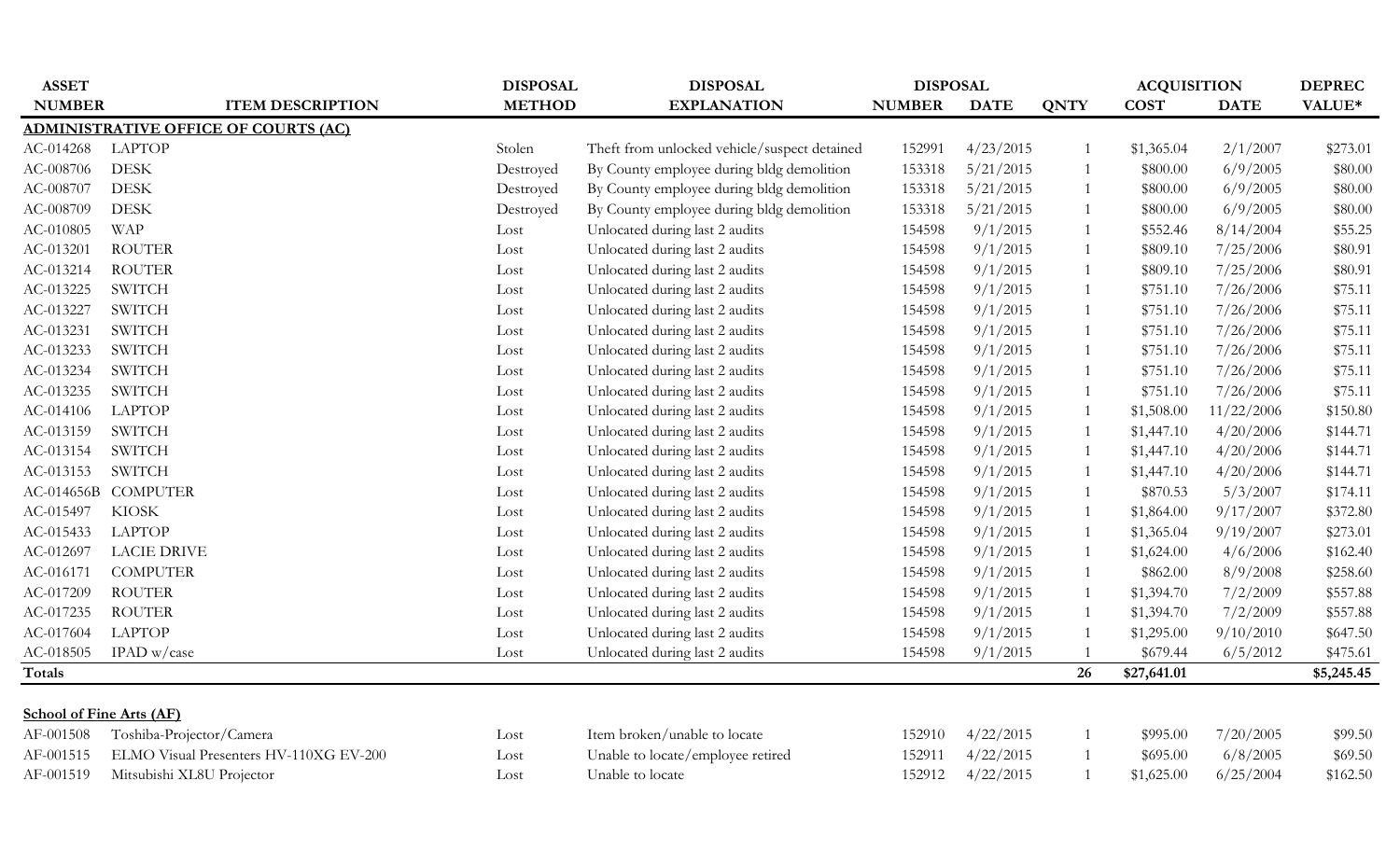| <b>ASSET</b>  |                                                  | <b>DISPOSAL</b> | <b>DISPOSAL</b>                          | <b>DISPOSAL</b> |                   |                          | <b>ACQUISITION</b> |             | <b>DEPREC</b> |
|---------------|--------------------------------------------------|-----------------|------------------------------------------|-----------------|-------------------|--------------------------|--------------------|-------------|---------------|
| <b>NUMBER</b> | <b>ITEM DESCRIPTION</b>                          | <b>METHOD</b>   | <b>EXPLANATION</b>                       | <b>NUMBER</b>   | <b>DATE</b>       | <b>QNTY</b>              | <b>COST</b>        | <b>DATE</b> | VALUE*        |
| AF-500219     | MC Lenovo Laptop                                 | Lost            | Unable to locate                         | 152914          | 4/22/2015         | $\overline{1}$           | \$926.80           | 7/15/2006   | \$92.68       |
| AF-500277     | AccessTablet6                                    | Lost            | Unable to locate                         | 152915          | 4/22/2015         | -1                       | \$1,350.00         | 6/30/2009   | \$540.00      |
| AF-500321     | B-Mobilecart1                                    | Lost            | Unable to locate                         | 152915          | 4/22/2015         | $\sqrt{1}$               | \$598.99           | 9/30/2009   | \$239.60      |
| AF-000566     | STORAGE, ICE                                     | Lost            | Unable to locate                         | 153765          | 6/22/2015         | $\overline{1}$           | \$685.00           | 5/15/1987   | \$68.50       |
| AF-001565     | Optiplex 320                                     | Lost            | Unable to locate                         | 153765          | 6/22/2015         |                          | \$744.30           | 10/5/2007   | \$148.86      |
| AF-500401     | DELL LATITUDE ATG D620 LAPTOP                    | Lost            | Unable to locate                         | 153765          | 6/22/2015         |                          | \$1,678.06         | 8/8/2007    | \$335.61      |
| <b>Totals</b> |                                                  |                 |                                          |                 |                   | $\boldsymbol{9}$         | \$9,298.15         |             | \$1,756.75    |
|               | <b>Supreme Court Law Library (BM)</b>            |                 |                                          |                 |                   |                          |                    |             |               |
| BM-000728     | Server                                           | Lost            | Lost by Montgomery County Public Library | 154999          | 9/29/2015         |                          | \$8,847.00         | 3/15/2005   | \$884.70      |
| <b>Totals</b> |                                                  |                 |                                          |                 |                   | $\mathbf{1}$             | \$8,847.00         |             | \$884.70      |
|               |                                                  |                 |                                          |                 |                   |                          |                    |             |               |
|               | DEPARTMENT OF EARLY CHILDHOOD EDUCATION (BT)     |                 |                                          |                 |                   |                          |                    |             |               |
| BT-000085     | Dell Laptop PP11L                                | Lost            | Unable to locate                         | 151603          | 1/27/2015         |                          | \$1,365.04         | 9/30/2005   | \$136.50      |
| BT-000133     | HP Compaq 8710W                                  | Lost            | Unable to locate                         | 151603          | 1/27/2015         |                          | \$4,077.00         | 10/10/2007  | \$815.40      |
| <b>Totals</b> |                                                  |                 |                                          |                 |                   | $\overline{2}$           | \$5,442.04         |             | \$951.90      |
|               |                                                  |                 |                                          |                 |                   |                          |                    |             |               |
|               | <b>Saint Stephens Historical Commission (BV)</b> |                 |                                          |                 |                   |                          |                    |             |               |
| BV-000015     | <b>2 TON WATER TRUCK</b>                         | Lost            | Lost during absence of Director          |                 | 150164 10/16/2014 | $\overline{\phantom{a}}$ | \$3,500.00         | 7/1/2002    | \$350.00      |
| BV-000017     | DELL DIMENSION - WINDOWS XP                      | Lost            | Lost during absence of Director          |                 | 150164 10/16/2014 |                          | \$800.00           | 2/7/2006    | \$80.00       |
| Totals        |                                                  |                 |                                          |                 |                   | 2                        | \$4,300.00         |             | \$430.00      |
|               | <b>HAVA/NEW VOTER REGISTRATION (HA)</b>          |                 |                                          |                 |                   |                          |                    |             |               |
| HA-001184     | <b>FIREWALL</b>                                  | Lost            | Unlocated; possibly sent to Surplus      | 154854          | 9/30/2015         | $\overline{1}$           | \$596.01           | 8/31/2007   | \$119.20      |
| HA-001248     | <b>FIREWALL</b>                                  | Lost            | Unlocated; possibly sent to Surplus      | 154854          | 9/30/2015         | $\overline{1}$           | \$596.01           | 8/31/2007   | \$119.20      |
| HA-001385     | DESKTOP COMPUTER                                 | Lost            | Unlocated; possibly sent to Surplus      | 154854          | 9/30/2015         | $\overline{1}$           | \$1,070.35         | 8/31/2007   | \$214.07      |
| HA-001502     | DESKTOP COMPUTER                                 | Lost            | Unlocated; possibly sent to Surplus      | 154854          | 9/30/2015         | $\overline{1}$           | \$1,070.35         | 8/31/2007   | \$214.07      |
| HA-001540     | DESKTOP COMPUTER                                 | Lost            | Unlocated; possibly sent to Surplus      | 154854          | 9/30/2015         | -1                       | \$1,070.35         | 8/31/2007   | \$214.07      |
| HA-002256     | Dell Optiplex 3010 PC                            | Lost            | Unlocated; possibly sent to Surplus      | 154854          | 9/30/2015         | -1                       | \$529.00           | 12/9/2013   | \$423.20      |
| HA-002264     | Dell Optiplex 3010 PC                            | Lost            | Unlocated; possibly sent to Surplus      | 154854          | 9/30/2015         | $\overline{\phantom{a}}$ | \$529.00           | 12/9/2013   | \$423.20      |
| HA-0023219    | Dell Optiplex 3010 PC                            | Lost            | Unlocated; possibly sent to Surplus      | 154854          | 9/30/2015         |                          | \$617.63           | 3/14/2014   | \$555.87      |
| <b>Totals</b> |                                                  |                 |                                          |                 |                   | 8                        | \$6,078.70         |             | \$2,282.88    |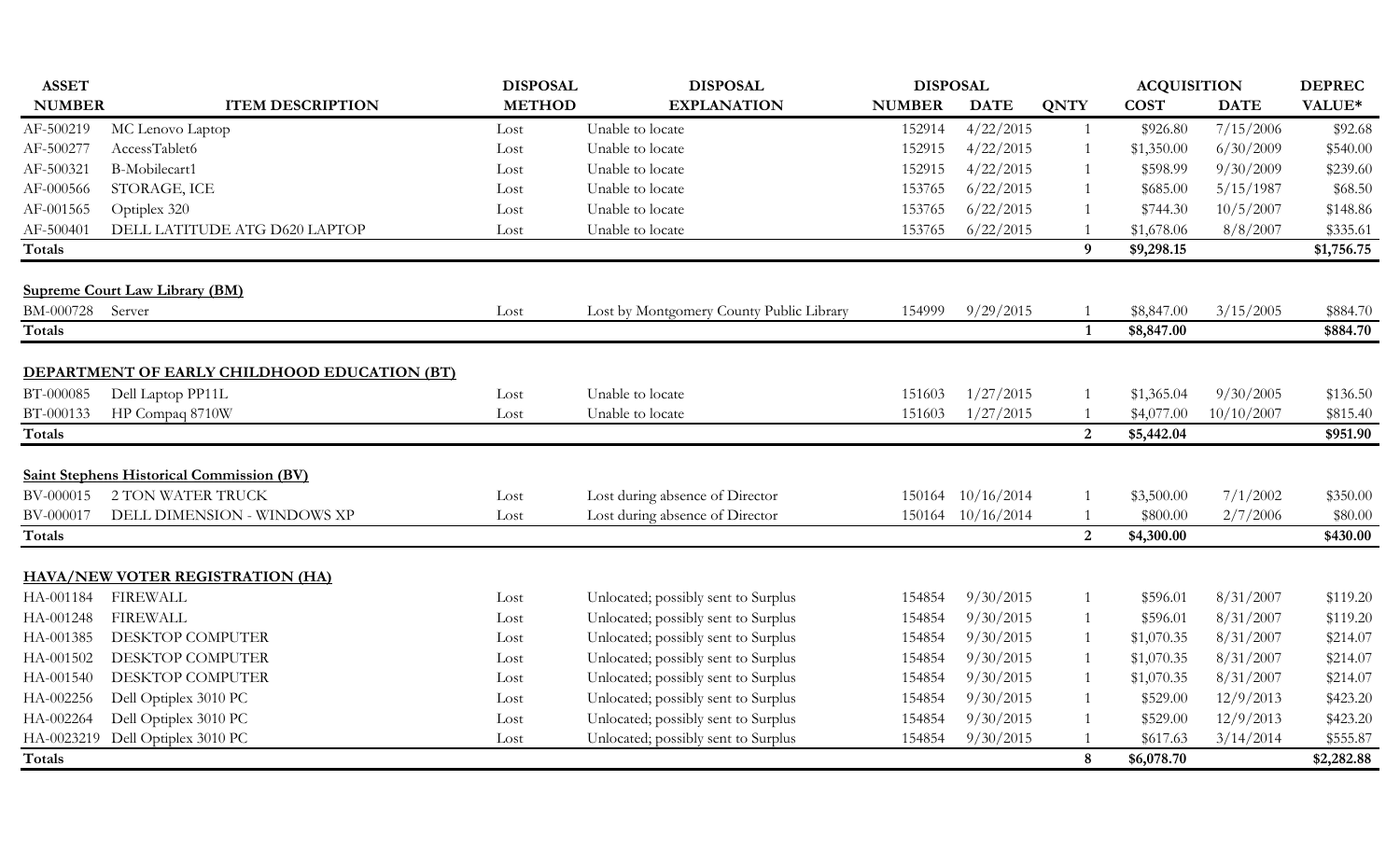| <b>ASSET</b>  |                                                                            | <b>DISPOSAL</b> | <b>DISPOSAL</b>                            | <b>DISPOSAL</b> |             |                         | <b>ACQUISITION</b> |             | <b>DEPREC</b> |
|---------------|----------------------------------------------------------------------------|-----------------|--------------------------------------------|-----------------|-------------|-------------------------|--------------------|-------------|---------------|
| <b>NUMBER</b> | <b>ITEM DESCRIPTION</b>                                                    | <b>METHOD</b>   | <b>EXPLANATION</b>                         | <b>NUMBER</b>   | <b>DATE</b> | <b>QNTY</b>             | <b>COST</b>        | <b>DATE</b> | VALUE*        |
|               | <b>Department of Rehabilitation Services (RS)</b>                          |                 |                                            |                 |             |                         |                    |             |               |
| RS-109462     | HOYER LIFT, PATIENT                                                        | Lost            | Unsafe, inadvertently disposed of by nurse | 154983          | 9/28/2015   |                         | \$712.50           | 8/10/1989   | \$71.25       |
| <b>Totals</b> |                                                                            |                 |                                            |                 |             | $\overline{\mathbf{1}}$ | \$712.50           |             | \$71.25       |
|               | DEPARTMENT OF TRANSPORTATION-HIGHWAY DEPT (HD)                             |                 |                                            |                 |             |                         |                    |             |               |
| HD-093519     | DRIVE, HARD, EXTERNAL                                                      | Lost            | Unlocated during internal audit            | AM15006         | 10/15/2014  |                         | \$116.90           | 5/2/2011    | \$70.14       |
| HD-093028     | DRIVE, HARD, EXTERNAL                                                      | Lost            | Unlocated during internal audit            | AM15034         | 12/10/2014  | $\mathbf{1}$            | \$106.10           | 4/1/2008    | \$31.83       |
| HD-093518     | DRIVE, HARD, EXTERNAL                                                      | Lost            | Lost by Consultant                         | AM15040         | 12/30/2014  | $\overline{1}$          | \$116.90           | 5/2/2011    | \$70.14       |
| HD-070954     | BATTERY, BACKUP POWER UPS                                                  | Lost            | Possibly salvaged in error                 | AM15050         | 1/14/2015   |                         | \$1,094.95         | 10/15/2002  | \$109.50      |
| HD-073639     | SWITCH, NETWORK                                                            | Lost            | Possibly salvaged in error                 | AM15050         | 1/14/2015   |                         | \$1,392.00         | 9/19/2003   | \$139.20      |
| Totals        |                                                                            |                 |                                            |                 |             | $5\overline{)}$         | \$2,826.85         |             | \$420.81      |
|               |                                                                            |                 |                                            |                 |             |                         |                    |             |               |
|               | DEPT OF TRANSPORTATION-MOTORPOOL CARS (MC)                                 |                 |                                            |                 |             |                         |                    |             |               |
| MC-000022     | AUTOMOBILE COMPACT GAS - SMP                                               | Destroyed       | Totaled in motor vehicle accident          | AM15106         | 5/20/2015   |                         | \$14,611.00        | 3/4/2014    | \$13,149.90   |
| MC-000057     | AUTOMOBILE COMPACT GAS - SMP                                               | Destroyed       | Totaled in motor vehicle accident          | AM15107         | 5/20/2015   |                         | \$14,611.00        | 3/4/2014    | \$13,149.90   |
| <b>Totals</b> |                                                                            |                 |                                            |                 |             | $\overline{2}$          | \$29,222.00        |             | \$26,299.80   |
|               |                                                                            |                 |                                            |                 |             |                         |                    |             |               |
|               | DEPARTMENT OF TRANSPORTATION-STATE AUTOMOBILE (SA)                         |                 |                                            |                 |             |                         |                    |             |               |
| SA-004854     | <b>AUTOMOBILE - FLEX FUEL</b>                                              | Destroyed       | Totaled in motor vehicle accident          | AM15183         | 8/31/2015   |                         | \$17,639.00        | 7/24/2012   | \$12,347.30   |
| SA-004867     | <b>AUTOMOBILE - FLEX FUEL</b>                                              | Destroyed       | Totaled in motor vehicle accident          | AM15105         | 5/20/2015   |                         | \$18,163.00        | 3/3/2013    | \$14,530.40   |
| <b>Totals</b> |                                                                            |                 |                                            |                 |             | $\overline{2}$          | \$35,802.00        |             | \$26,877.70   |
|               |                                                                            |                 |                                            |                 |             |                         |                    |             |               |
| SG-078368     | <b>DEPARTMENT OF TRANSPORTATION-STATE GENERAL (SG)</b><br><b>GENERATOR</b> | Stolen          | Burglary from locked storage area          | AM15182         | 8/26/2015   | -1                      | \$2,006.89         | 1/29/2013   | \$1,605.51    |
| SG-072671     | METER, WATER LEVEL                                                         | Stolen          | Burglary from locked storage area          | AM15186         | 8/28/2015   | 1                       | \$610.61           | 4/11/2008   | \$183.18      |
| SG-068195     | SAW, CHAIN 14" HYDRAULIC                                                   | Lost            | Unlocated during internal audit            | AM15035         | 12/15/2014  | 1                       | \$1,058.00         | 10/31/2005  | \$105.80      |
| SG-076895     | SAW, CHAIN 18"                                                             | Stolen          | Burglary from 4th Division Office          | AM15042         | 1/5/2015    | 1                       | \$512.00           | 5/3/2011    | \$307.20      |
| SG-072210     | <b>BOARD, MESSAGE</b>                                                      | Stolen          | Burglary from 6th Division Maint Yard      | AM15044         | 1/9/2015    | 1                       | \$18,985.00        | 5/6/2008    | \$5,695.50    |
| SG-072849     | METER, AIR ENTRAINMENT                                                     | Lost            | Contractor/Reimbursed                      | AM15048         | 1/13/2015   | 1                       | \$550.00           | 5/29/2008   | \$165.00      |
| SG-059377     | TARGET, TRAVERSE SET SURVEY                                                | Stolen          | Burglary from locked vehicle               | AM15049         | 1/9/2015    | 1                       | \$1,440.00         | 11/29/1999  | \$144.00      |
| SG-056280     | SIGN, EARLY WARNER PORTABLE                                                | Stolen          | Stolen from locked work bay                | AM15116         | 5/29/2015   |                         | \$1,897.50         | 1/6/1998    | \$189.75      |
| SG-078122     | CAMERA, CLOSED CIRCUIT SECURITY/MONITOR                                    | Stolen          | Theft from Central Office                  | AM15117         | 5/29/2015   |                         | \$2,622.95         | 6/29/2011   | \$1,573.77    |
| Totals        |                                                                            |                 |                                            |                 |             | 9                       | \$29,682.95        |             | \$9,969.72    |
|               |                                                                            |                 |                                            |                 |             |                         |                    |             |               |